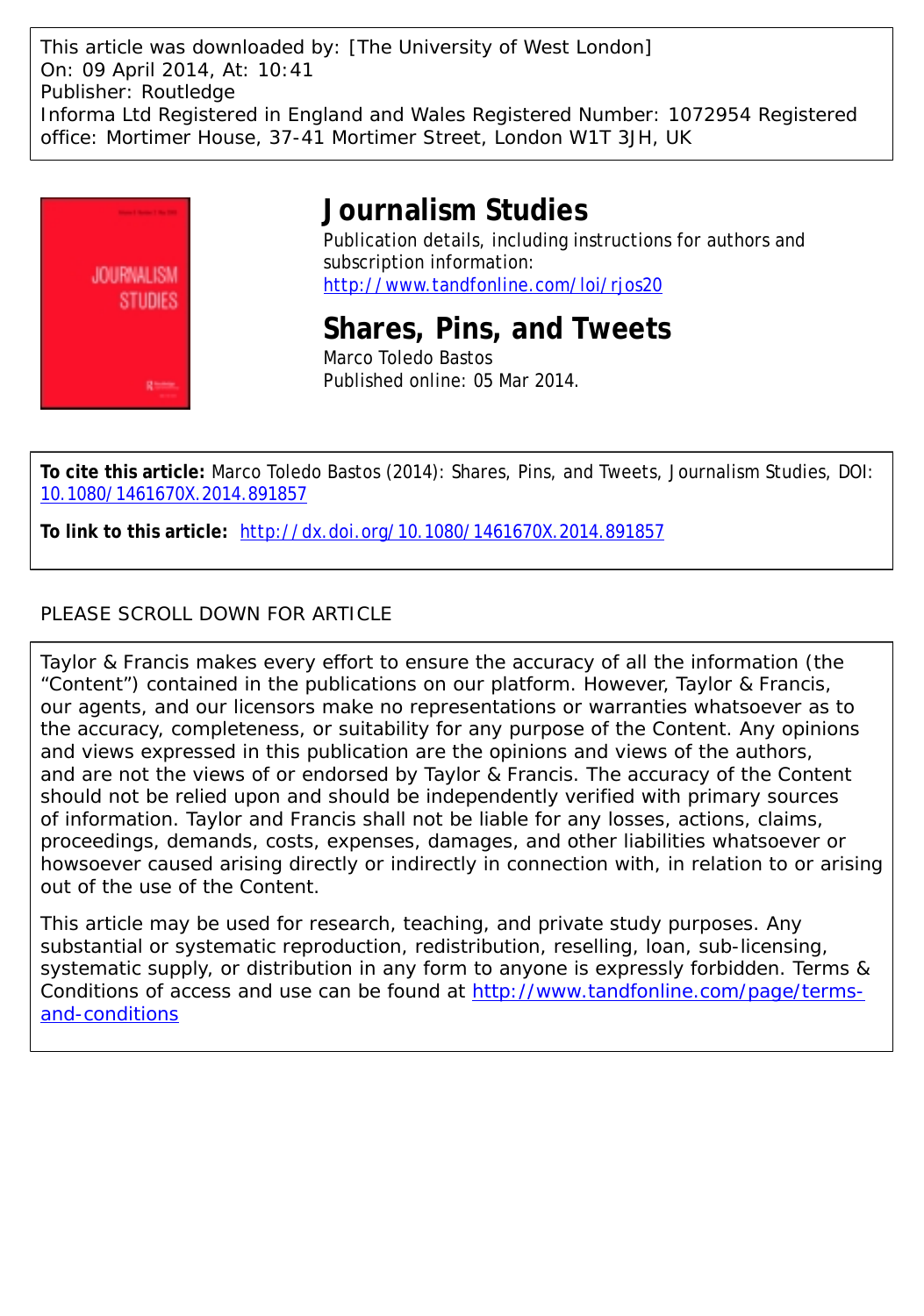# SHARES, PINS, AND TWEETS News readership from daily papers to social media

## Marco Toledo Bastos

This paper compares the volume of news articles per section in newspapers and social media platforms. To this end, two weeks of news articles were retrieved by querying the public Application Programming Interfaces (APIs) of The New York Times and The Guardian and the diffusion of each article on social media platforms Twitter, Facebook, Google+, Delicious, Pinterest, and StumbleUpon, was tracked. The results show significant differences in the topics emphasized by newspaper editors and social media users. While users of social media platforms favor opinion pieces, along with national, local, and world news, in sharp contrast the decision of news editors emphasized sports and the economy, but also entertainment and celebrity news. Common to social networking sites is the prevalence of items about arts, technology, and opinion pieces. Niche social networks like StumbleUpon and Delicious presented a greater volume of articles about science and technology, while Pinterest is mostly dedicated to fashion, arts, lifestyle, and entertainment. Twitter is the only social network to have presented a statistically significant correlation with the distribution of news items per section by The Guardian and The New York Times. The results of this study provide a bridge between journalism and audience research and present evidence of the differences between readership in social and legacy media.

KEYWORDS Facebook; journalism; news sections; newspapers; social media; The Guardian; The New York Times; Twitter

## Introduction

 $\sum_{\text{Taylor & Francis Gr}}$ 

The early literature exploring online news established that online journalism often failed to explore interactive features and relied mostly on content from the parent publication. Newsmaking decisions were driven by print newsrooms and articles for the online version rarely included external links or multimedia content. Quandt [\(2008\)](#page-21-0) analyzed the impact of the internet on newspapers using a comparative content analysis of 10 online news media in four European countries and the United States. Despite the opportunities provided by the internet for page design and layout, as well as for exploring new formats for writing and telling stories, Quandt's findings were restricted to national differences which reflected particular journalistic cultures and audience interests. The material from online portals matched the content exhibited in the print version and was characterized by a lack of multimedia features, the absence of options for contacting journalists, and with attributions to news sources missing.

These results confirmed previous investigations into the influence of print on online editions, which mostly consisted of copying the printed newspaper (Neuberger et al. [1998\)](#page-21-0). But despite the slow pace of editorial changes in online journalism from the late 1990s to the late 2000s (Greer and Mensing [2006\)](#page-20-0), newsrooms at large became gradually

Journalism Studies, 2014 <http://dx.doi.org/10.1080/1461670X.2014.891857> Taylor & Francis Group © 2014 Taylor & Francis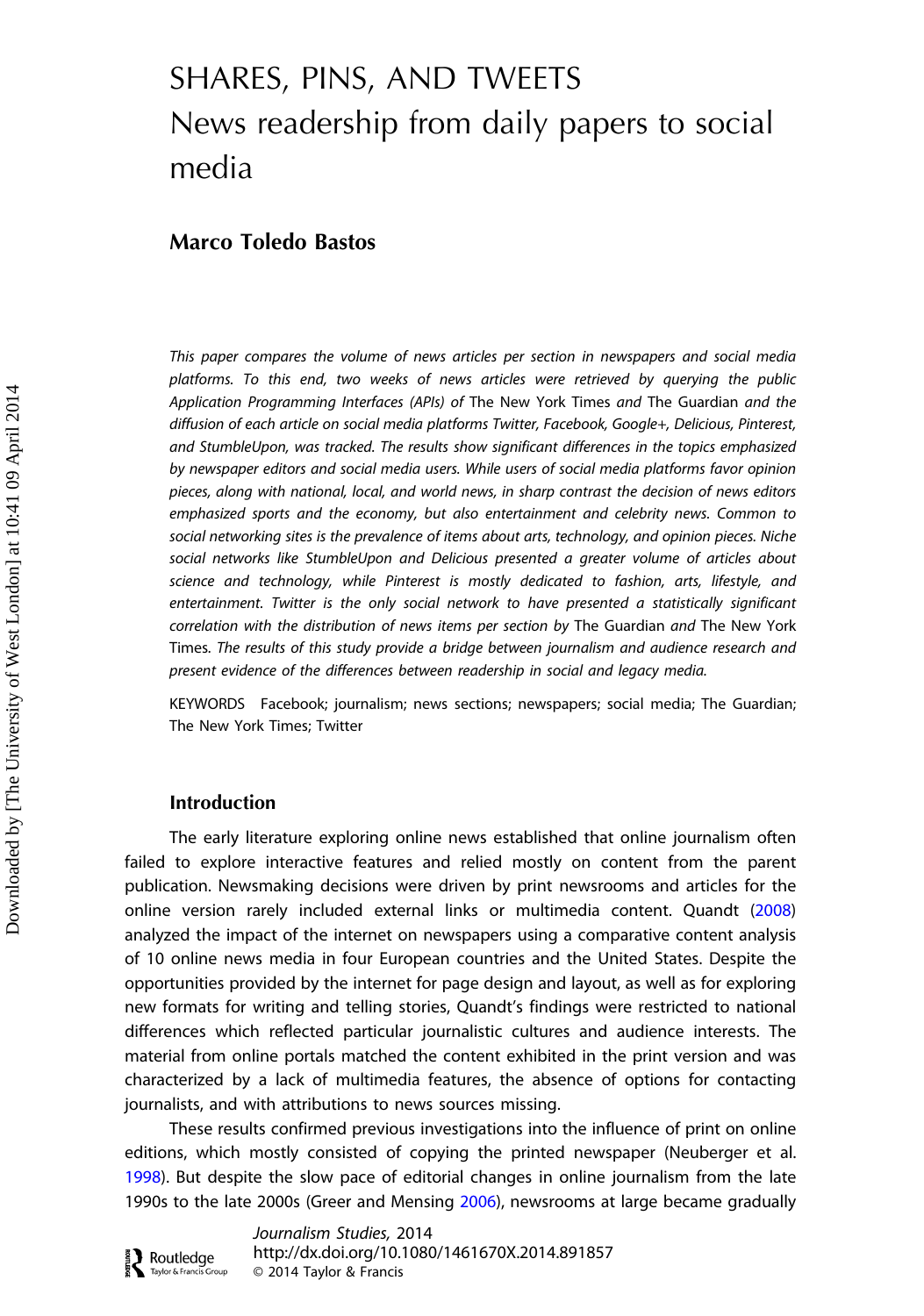more dependent on networking technology, with a number of news outlets appointing social media editors and integrating print and digital operations. These structural changes in the newsroom reflected a broader trend in the early twenty-first century that shifted newspapers toward compact, visually appealing, and commuter-friendly editions featuring fewer stories with fewer words on each page and making space for the use of photography in storytelling, especially on the front page (Franklin [2008\)](#page-20-0).

During this critical decade, news editors tried to meet the increasing demand for articles dedicated to sports and entertainment, and allocated a growing editorial space for gossip "news" about Hollywood celebrities as well as advice columns. Franklin [\(2008\)](#page-20-0) commented that hard news stories disappeared from the front page, which increasingly featured large photographs and headlines, with other editorial changes prompting an emphasis on more personalized news, with a focus on themes such as education, the environment, health, and housing, along with an enhanced focus on readers' letters and readers' forum. The dominance of celebrity and social news, and the increasing growth of reality shows and other forms of popular culture-oriented news, contributed to the blurring of credibility boundaries that once set traditional outlets apart from digital media (Johnson and Kayer [2004](#page-20-0)).

The integration of print and online newsrooms also reflected the reality of newsmaking in the face of a multitude of media channels. Schudson ([2011\)](#page-21-0) enumerated the decisive factors in the overall change in the news ecosystem, which stems from the collaboration between reader and writer: the lack of ultimate distinctions among tweets, blog posts, newspaper stories, magazine articles or books, and the diminishing gap between professionals and amateurs. Schudson's conclusion was that the line between old (legacy) media and new media had been blurred beyond recognition and that the very nature of news values was evolving. By incorporating interactive components of digital platforms, newspapers initiated a process of changing the editorial decisions that define the newsmaking process.

The year 2012 marked a decisive departure from the previous decade with American news outlets taking a decisive turn toward digital news. When Neuberger et al. [\(1998\)](#page-21-0) interviewed readers from 81 daily newspapers in Germany that housed a digital version of the paper, they found that two-thirds of users would have chosen the print newspaper against the online version if only one version was available, and that in this scenario less than a third of the audience would have preferred the online version of the newspapers. Fourteen years later, the percentage of American adults younger than 30 who read news on social networking sites was equal to television (34 percent), with just 13 percent reading news on newspapers (Pew Research Center [2012a\)](#page-21-0).

Pew's report indicated that the proportion of Americans reading news on a printed page declined to 23 percent down from 26 percent in 2010. Most regular readers of The New York Times declared that they read the paper mostly on a computer or mobile device (55 percent), as did 48 percent of regular USA Today and 44 percent of Wall Street Journal readers. The figures in Britain showed a similar trend toward online readership, with just over half (55 percent) of internet users reading newspapers or news services online in 2011. In contrast to the United States, where the complementarity between offline and online readership was declining, offline reading was still highly important in Britain. The percentage of Britons reading newspapers only offline in 2001 was around 30 percent, while the percentage reading both online and offline was about 60 percent (Dutton and Blank [2011\)](#page-20-0).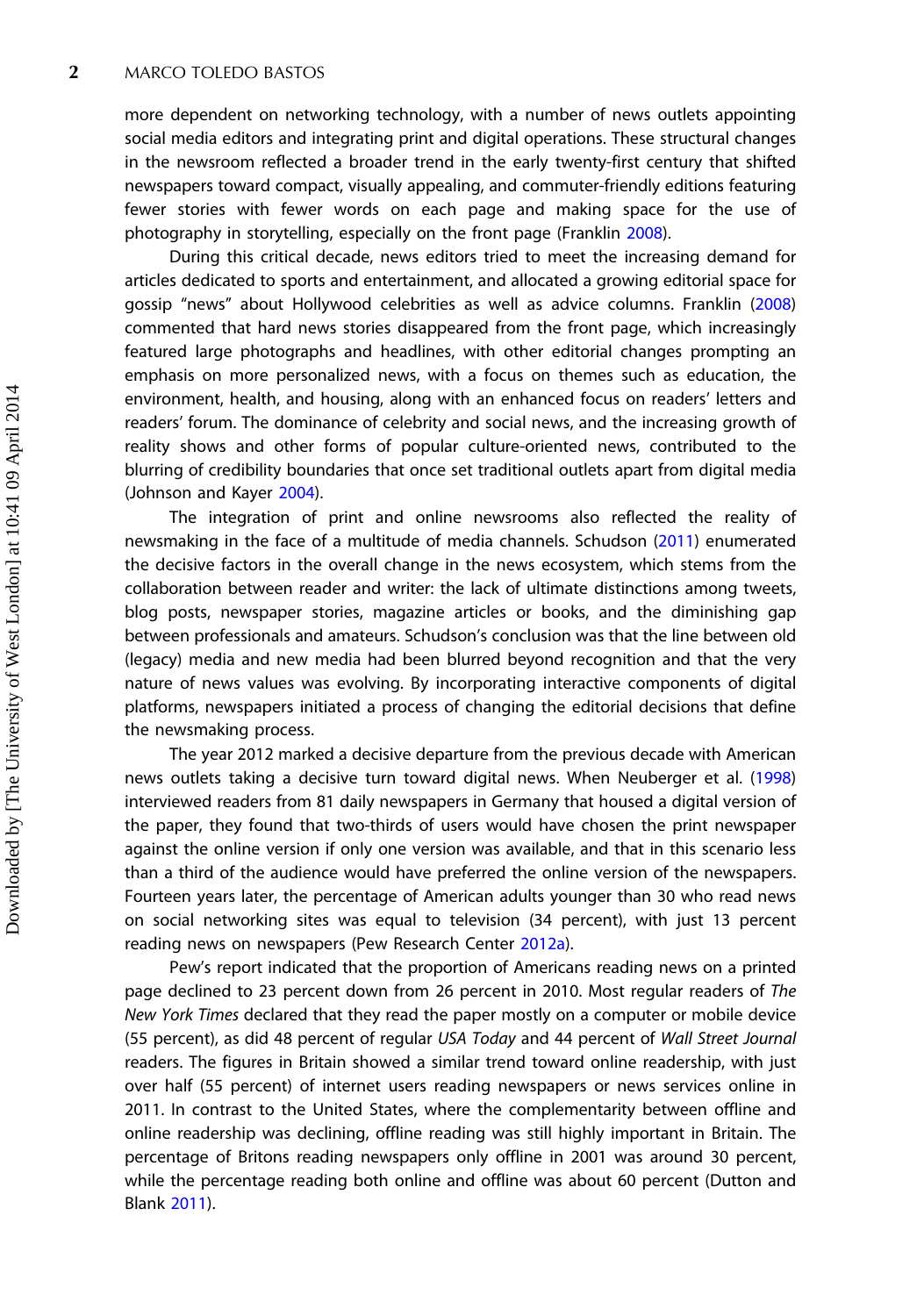Despite the sizeable literature on the declining readership of newspapers (Atanassoff and Oehlmann [1997](#page-19-0); George [2008\)](#page-20-0), research that evaluates the impact of social networks on newsmaking is still forthcoming (Newman [2009;](#page-21-0) Lasorsa, Lewis, and Holton [2011;](#page-20-0) Bastos, Travitzki, and Puschmann [2012](#page-19-0); Aitamurto and Lewis [2013\)](#page-19-0). To fill this gap, this paper compares the editorial decisions of news editors regarding the allocation of news items per section with the feedback from social networking sites to the news articles. For this investigation, the focus has been on the American daily The New York Times and the British newspaper The Guardian—national newspapers with international editions, a global internet presence, and in-depth coverage of international affairs. The New York Times and The Guardian are also the object of a sizeable literature comparing the coverage of both papers (Hopple [1982](#page-20-0); Bantimaroudis and Ban [2001](#page-19-0)).

In order to compare the volume of articles per news section in newspapers and social media, we queried the public Application Programming Interfaces (APIs) of The New York Times and The Guardian and extracted all news articles published during the first two weeks of October 2012. We subsequently mined six of the largest social bookmarking and social networks in the United Kingdom (comScore [2013a](#page-19-0)) and the United States (comScore [2013b](#page-19-0)) to measure the impact of each news article in each social media platform. The social networking sites investigated are: Twitter, Facebook, Google+, Delicious, Pinterest, and StumbleUpon. These services serve different goals and rely on distinct user bases, but they have in common the potential for sharing news items.

While Twitter aims to offer a wire-like service for news organizations (Cowan [2010\)](#page-19-0) and Facebook presents very large cascades (Dow, Adamic, and Friggeri [2013\)](#page-20-0), Delicious, StumbleUpon, and to some extend Pinterest are dedicated to social bookmarking and archiving internet content beyond the scope of news. While Facebook and Twitter are primary representatives of social networking sites, StumbleUpon and Delicious are social bookmarking sites with recommendation systems that incorporate social features and photo-sharing capabilities similar to Pinterest, a pinboard-style website that allows users to manage theme-based image collections. Google+ relies on Google search referrals and offers the potential to bridge social bookmarking and social networking sites. We expect this comprehensive set of social networks to provide a reliable representation of the social media ecosystem.

The remainder of this article is organized as follows. In the next section of the paper the relevant literature is reviewed, in the third section the objectives of the study are stated, while the fourth and fifth describe the methods and the data used in this investigation. The last two sections of the paper provide an overview of the results and a discussion about the findings.

#### Previous Work

Hart ([1966\)](#page-20-0) presented the first study to compare the percentages of space allocated to world news in four English and American newspapers by reading and measuring the space dedicated to world news in editorials, signed columns of news comment, analysis and letters to the editors, editorial cartoons, and pictures with cutlines. Hart found that English newspapers judge foreign news as more newsworthy than their American counterparts, although all newspapers investigated agreed concerning what type of news was important to print. Hart also found that of the eight newspapers in the study, only one English newspaper, The Guardian, and one American newspaper, The New York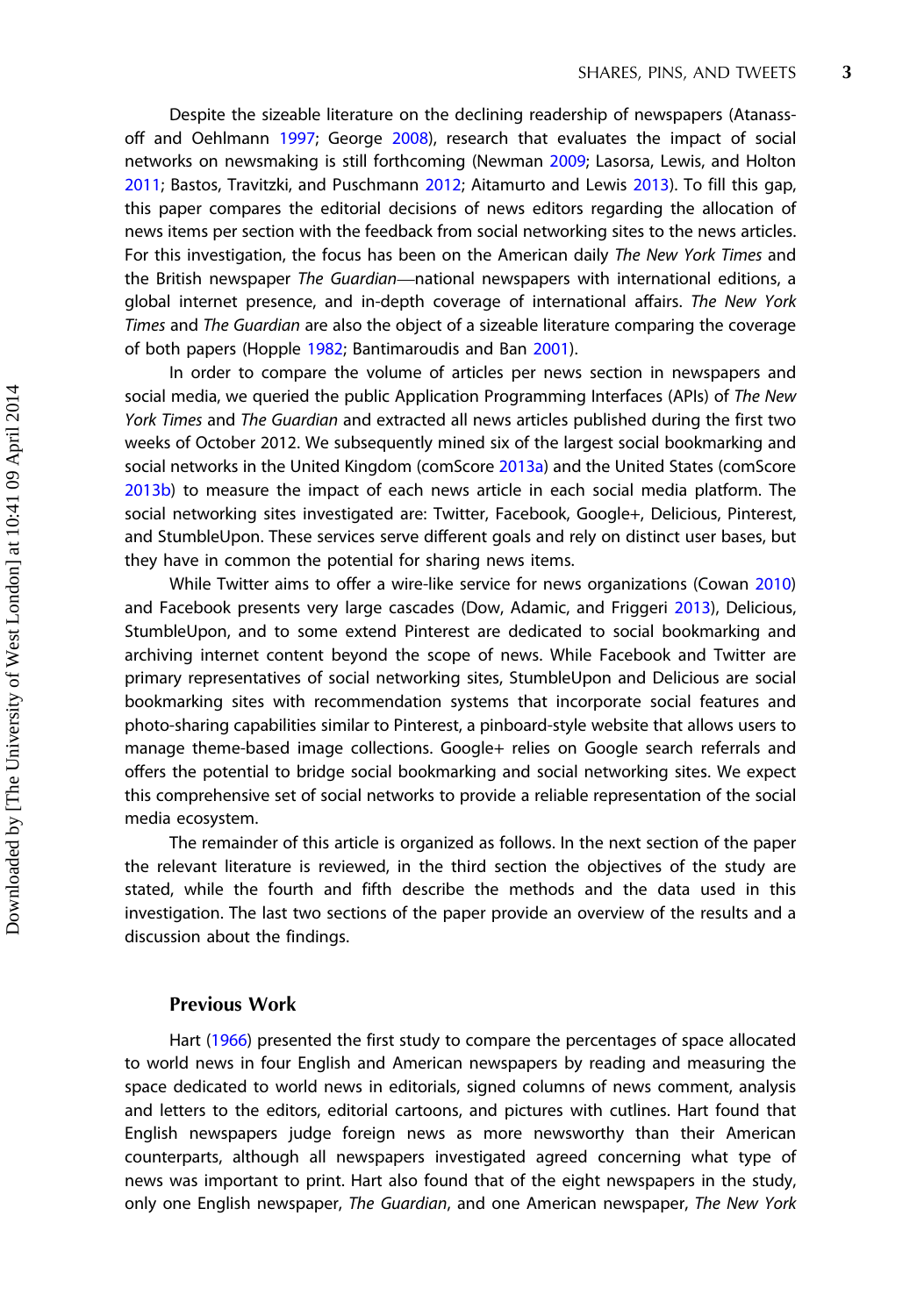Times, printed as much as 80 percent of its foreign coverage as news stories, with most newspapers in the study covering world news with pictures, editorials, and cartoons.

The first study to explore the relationship between newspaper's editorial profile and audience feedback was conducted by Neuberger et al. [\(1998\)](#page-21-0). The authors investigated 81 daily newspapers in Germany that had a Web presence in 1997 and described variations between print and online editions. By comparing the popularity of each news section of the newspaper with the editorial profile of the outlet, the authors found that traditional news sections are the most frequently read, with niche sections like science and technology also being very popular. The authors found clear differences between nationwide and local newspapers, with national newspapers reporting more politics, economy, arts, and science, and less local news, advertisements, entertainment, and quizzes. The research also found that the preferences of print media are transferred to the online version of the newspaper, with readers of regional newspapers reading local news and readers of national dailies engaging with up-to-date information on politics and business matters.

Kamerer and Bressers ([1998\)](#page-20-0) analyzed the content of 105 online US dailies for the presence of national and local news and reported an increase in the percentage of sites featuring national news and a prevalence of local news across websites. Dans [\(2000\)](#page-19-0) compared the patterns of news consumption and the levels of readership online and offline in 15 Spanish newspapers. The researcher found that the reading patterns of online news strongly differed from those of print newspapers, with online readership being more goal oriented—particularly in the comparison between weekday and weekend circulation. Althaus and Tewksbury ([2002](#page-19-0)) investigated whether readers of print and online versions of The New York Times reported different perceptions of political issues. The researchers found that readers of the print edition selected news based on how the sections were presented and picked topics that appeared on the front page and in the first section, while readers of the online edition selected topics in a less determined fashion and gave preference to a wider range of topics in comparison to readers of the print edition.

D'Haenens, Jankowski, and Heuvelman [\(2004\)](#page-19-0) investigated variations in readership between digital and print versions of two Dutch newspapers and reported no significant differences in the consumption of news in print and online platforms. However, the researchers noted a significant difference in the amount of time spent reading each section of the print and online newspaper and found that more time was spent reading the online versions of the newspapers across all news sections, except for sports and local news. D'Haenens, Jankowski, and Heuvelman [\(2004\)](#page-19-0) also found that online readers recalled more international news and less sports than readers of the print version, which is consistent with the much higher volume of local news and sports in the print edition of the newspapers. The research showed substantial asymmetries between online and offline readership, particularly in regard to sports and local news items.

Gasher and Gabriele ([2004](#page-20-0)) investigated whether online publishing has prompted the Canadian daily newspaper Gazette to change its news coverage. The study reported that the online version of the paper consistently carried more international news items than its hard-copy edition, a distinction likely due to the website's reliance on wire-service copy. Quandt ([2008\)](#page-21-0) compared the distribution of articles per news sections in online news websites with print press and TV coverage. He found a similar pattern across the news ecosystem, with an emphasis on national politics and economy, followed by humaninterest stories, international politics, crimes, sports, and culture. The investigation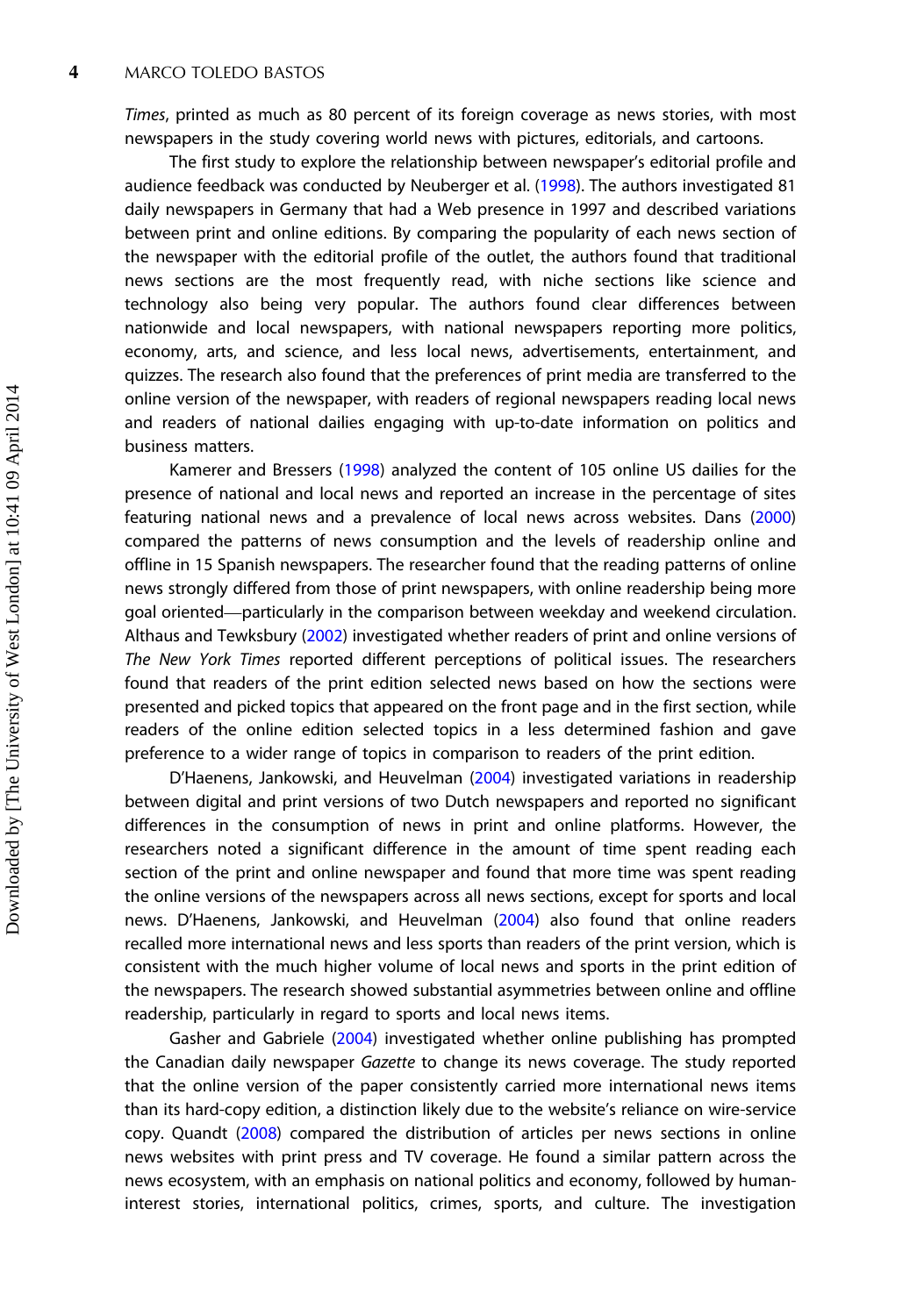reported that online journalism was fairly conventional in regard to the distribution of news items per news section (or topic categories). The research reported striking similarities between websites inside a country, but also remarkable differences from country to country.

### **Objectives**

The organization of news articles according to news sections is a legacy from print media that both classified information according to topics and ensured that a diverse selection of content was covered by the press. The dominant topics of news coverage depend on editorial decisions made by newspapers and newspersons that are bound to be affected by audience agency in social media. Therefore, the primary objective of this investigation is to answer the following questions: How do newspapers compare to social media in the ratio of news items per news section published and shared? Which news sections receive more coverage and which topics are shared most by social media users? How much overlap is there between the editorial choices of newspapers that decide which topics receive more attention and social media feedback in terms of shared, tweeted, pinned, and clicked news articles? Finally, we evaluate the claims that Twitter is a prime venue for news in the social media ecosystem (Cowan [2010](#page-19-0); Wolff [2013](#page-21-0)).

Therefore, this study contrasts what newspaper editors had deemed to be of public interest and/or in the interest of the public with audience feedback to the same news items. To this end, we compare the distribution of news articles on news websites with the volume of articles shared on Facebook, retweeted on Twitter, pinned on Pinterest, or recommended on Google+, Delicious, and StumbleUpon. The present study has thus two secondary purposes. The first is to establish the relative distribution of hard, soft, and general news (Lehman-Wilzig and Seletzky [2010](#page-21-0)) crafted by the editors of The New York Times and The Guardian. The second is to evaluate how the distribution of hard, soft, and general stories in newspapers compares to the largest social media platforms (Facebook and Twitter).

The factors governing the newsworthiness of information were originally defined by Otto Groth ([1928](#page-20-0)) and included seven newspaper qualifications and a number of article attributes. Galtung and Ruge ([1965\)](#page-20-0) further explored these categories and identified 13 factors tested against the hypotheses of additivity, complementarity, and exclusion. These principles were again revisited by Tunstall [\(1971\)](#page-21-0), who showed that because Galtung and Ruge's data were restricted to the coverage of international crises, they ignored day-to-day coverage of lesser, domestic, and mundane news. The re-evaluation of Galtung and Ruge's seminal investigation led to further research on the factors driving newsworthiness and to a general consensus that in the context of print media there was an increasing editorial emphasis on entertainment (Franklin [1997\)](#page-20-0).

This emphasis on soft news items allowed for coverage of events directed by marketing departments and heavily influenced by audience share. Harcup and O'Neill [\(2001\)](#page-20-0) commented on Franklin's work and pointed out that no contemporary set of news values could be complete without the entertainment factor. The authors revised Galtung and Ruge's original set of factors to include Entertainment and Good News (in opposition to Bad News) and to highlight the shifting paradigm of newsworthiness from mid-twentieth-century news reporting, focused on political and socio-economic issues, to infotainment news covering celebrities' personal lives and showbiz events. Other studies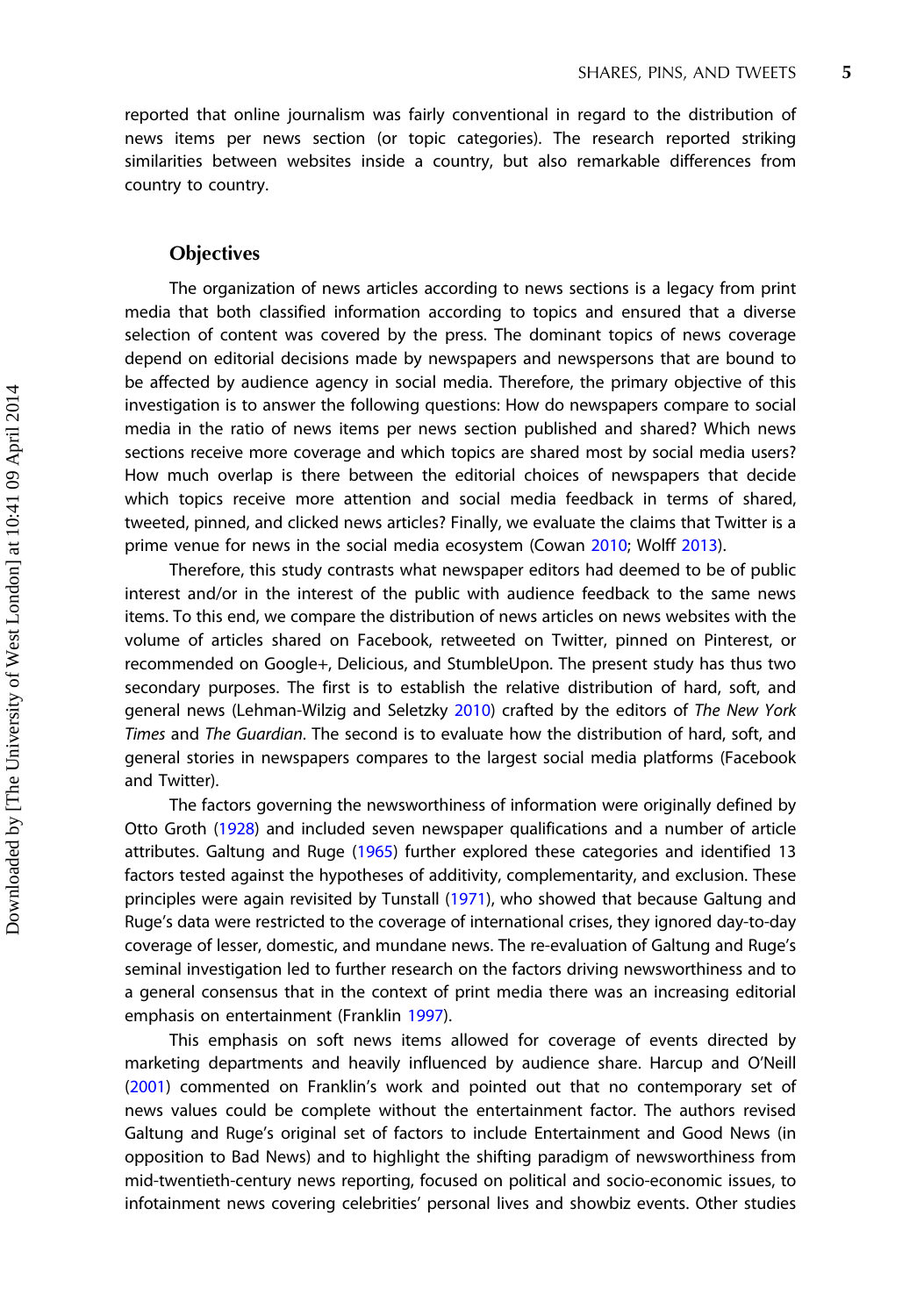have investigated the proportion of soft and hard news in television (Scott and Gobetz [1992\)](#page-21-0), but the concept of newsworthiness remained untested since the onset of social networks. We expect the comparison between the distribution of news items on legacy and social media to contribute to the understanding of newsworthiness according to news editors and social media users.

## Methods

Since the 1950s, a number of studies have investigated journalism balance and news coverage in newspapers and television using content analysis to show how newspapers provided more coverage for specific events (Klein and Maccoby [1954](#page-20-0)). This method was consistently deployed in the following decades by Hart [\(1966\)](#page-20-0), McCombs and Shaw [\(1972\)](#page-21-0), Koszyk and Prause [\(1987](#page-20-0)), and Kamerer and Bressers [\(1998\)](#page-20-0)—probably reflecting the technical challenges involved in retrieving and analyzing large-scale, quantitative data from different news outlets. However, the recent availability of online news articles and social network data, which can be retrieved from standardized, public APIs, provided avenues for quantitative research at unprecedented scales.

We used tools designed to query newspapers' APIs (Bastos and Puschmann [2013\)](#page-19-0) and extracted all news articles published between Monday October 1, 2012 (00:00:00 GMT) and Sunday October 14, 2012 (23:59:59 GMT), thereby including two weeks of data collection. We used a list of 200 frequent keywords from each newspaper's front page from October, 1 to 14, and a list of 22 newspaper sections to continue querying the APIs. We also searched the APIs for the full content via global search. After collating the data, The New York Times API returned 11,607 unique news articles and The Guardian API returned 5222. These figures are consistent with the number of news articles published daily by each news outlet, as The New York Times publishes approximately 1000 items per day (Caruso [2012](#page-19-0)) and The Guardian around 350 articles of content daily (Hume [2013](#page-20-0)).

We compiled a list with the URLs of each news article retrieved from the newspapers and subsequently queried the APIs of Twitter, Facebook, Google+, Delicious, Pinterest, and StumbleUpon for the number of hits of each news item published by The New York Times and The Guardian in the period. We also queried the APIs of LinkedIn and Digg, but the platforms did not return a substantial number of hits. Pinterest hits are highly concentrated in three news sections, but we decided to keep the data because they are statistically significant. To evaluate the variance between the distribution of items in legacy and social media, we compared the sheer volume of articles per section instead of the length of the articles.

## Particulars of the Method

We analyzed the difference between the volume of items and the length of articles per news section and found a much smaller variation than reported in previous investigations based on a sample of news items (Hart [1966](#page-20-0)), with major news sections (politics, economy, arts, opinion, national, and local news) presenting equivalent variance between number of items and number of words per item. News articles about fashion, entertainment, and lifestyle are on average shorter on both newspapers, while items on education, politics, and sports are slightly lengthier. For the purposes of this investigation, we considered the distribution of news items per section instead of word count.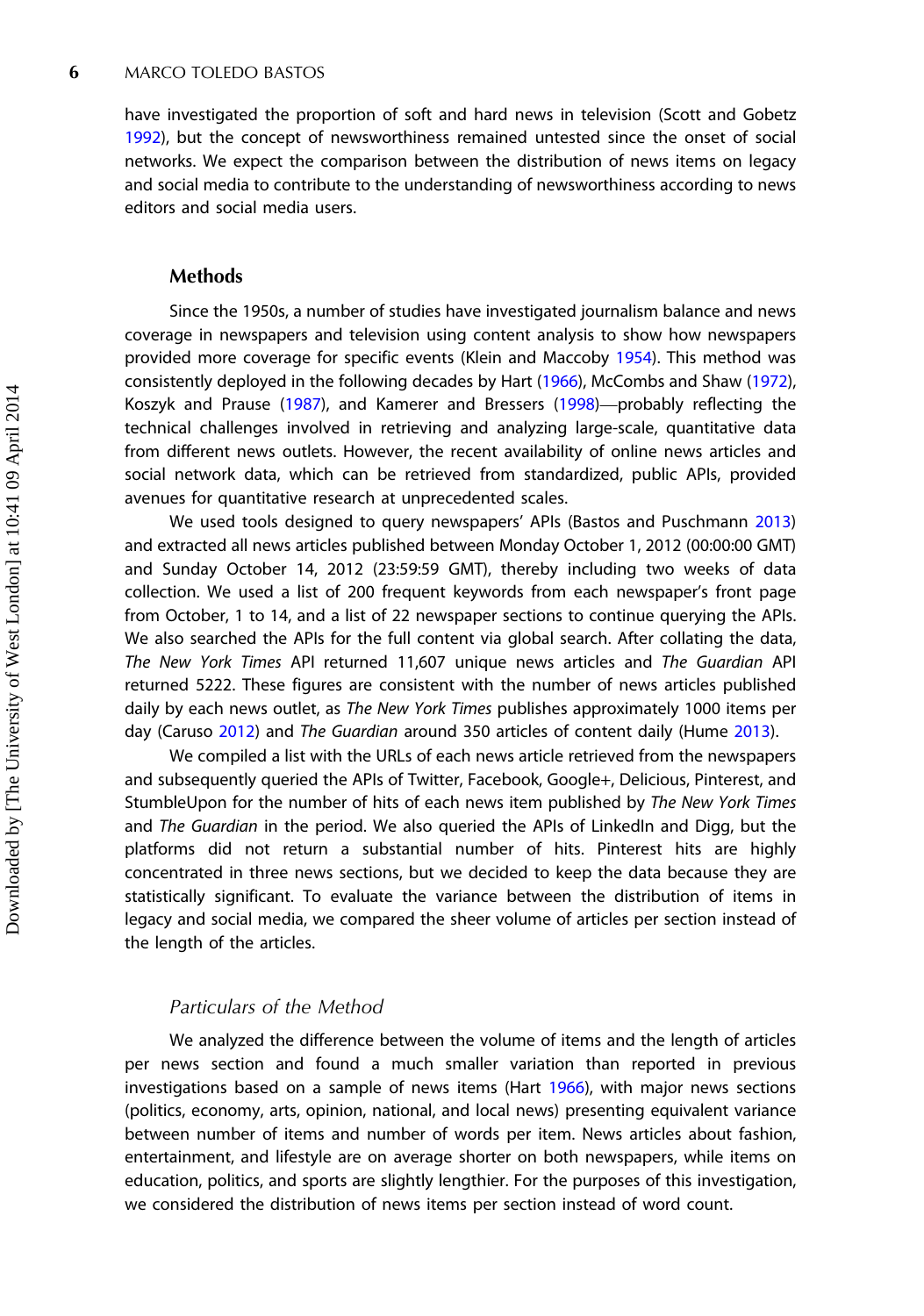The APIs of The New York Times and The Guardian also returned metadata related to the news items, including the news sections the items were assigned to by the editors. We relied on this information to investigate the relative predominance of news sections across legacy and social media. To this end, we focused on 19 news sections that could be aggregated based on the data retrieved from the APIs and that are equally distributed across hard, soft, and general news. These sections are: arts, cars, economy, education, entertainment, environment, fashion, health, jobs, lifestyle, local news, national news, opinion, politics, science, sports, technology, tourism, and world news. We computed the number of items and the number of words per news section. Twitter Streaming API allows for the continuous tracking of news items published in the platform, so we tracked the spread of news items on Twitter in order to compare the lag between the time news items go online and the moment they are tweeted. Lastly, we calculated the statistically significant correlations between the distribution of news items per section in newspapers and social media.

## Limitations of the Method

Some potential limitations of this study are related to the availability of data, particularly regarding the ratio of news articles made available through public APIs. Although REST (representational state transfer) APIs are customizable and reliable sources to access news articles (particularly in comparison to Web page scrapping), we cannot determine whether media outlets have made available the totality of their content via API. To control for the data returned from each API, we queried 200 keywords and compared the aggregated results with queries without keywords. The results indicated that queries without keywords returned a higher volume of news articles and also included the articles in the control sample.

In order to control for issues related to Tweet Button (Twitter API Documentation [2012\)](#page-21-0), we calculated retweet count by calling Twitter REST API at the end of the period and by keeping track of the counting via Twitter Streaming API, which imposes challenges due to the API returning URL links in a shortened format. In order to match the results from the media outlet APIs and the results from Twitter Streaming API, we used a threepass routine to resolve nested shortened URLs (i.e. previously shortened bit.ly URLs that are again shortened by Twitter t.co URL wrapper) and to retrieve the target URLs. Facebook only provides access to the REST API, which returns the number of shares of each link by calling Facebook Graph API.

There is also a limitation related to the time when news articles are posted by news outlets and the period during which social media users read, tweet, share, pin, and post links to the news items. We found that news articles continue to circulate on social networks on average two days after they are published by the news outlets. Because we defined the time frame of this study to include the first two weeks of October, we expect news articles published during the last days of the second weekend of October (October 13–14) to present a lower-than-average number of hits on social media in comparison to the previous days.

Moreover, social media feedback to articles may depend on the appeal of the article rather than the topic in which the content was classified. Lastly, the classification of news articles in news sections is a decision made by newsroom editors that is not necessarily consistent across different newspapers. Tabloid newspapers tend to include a large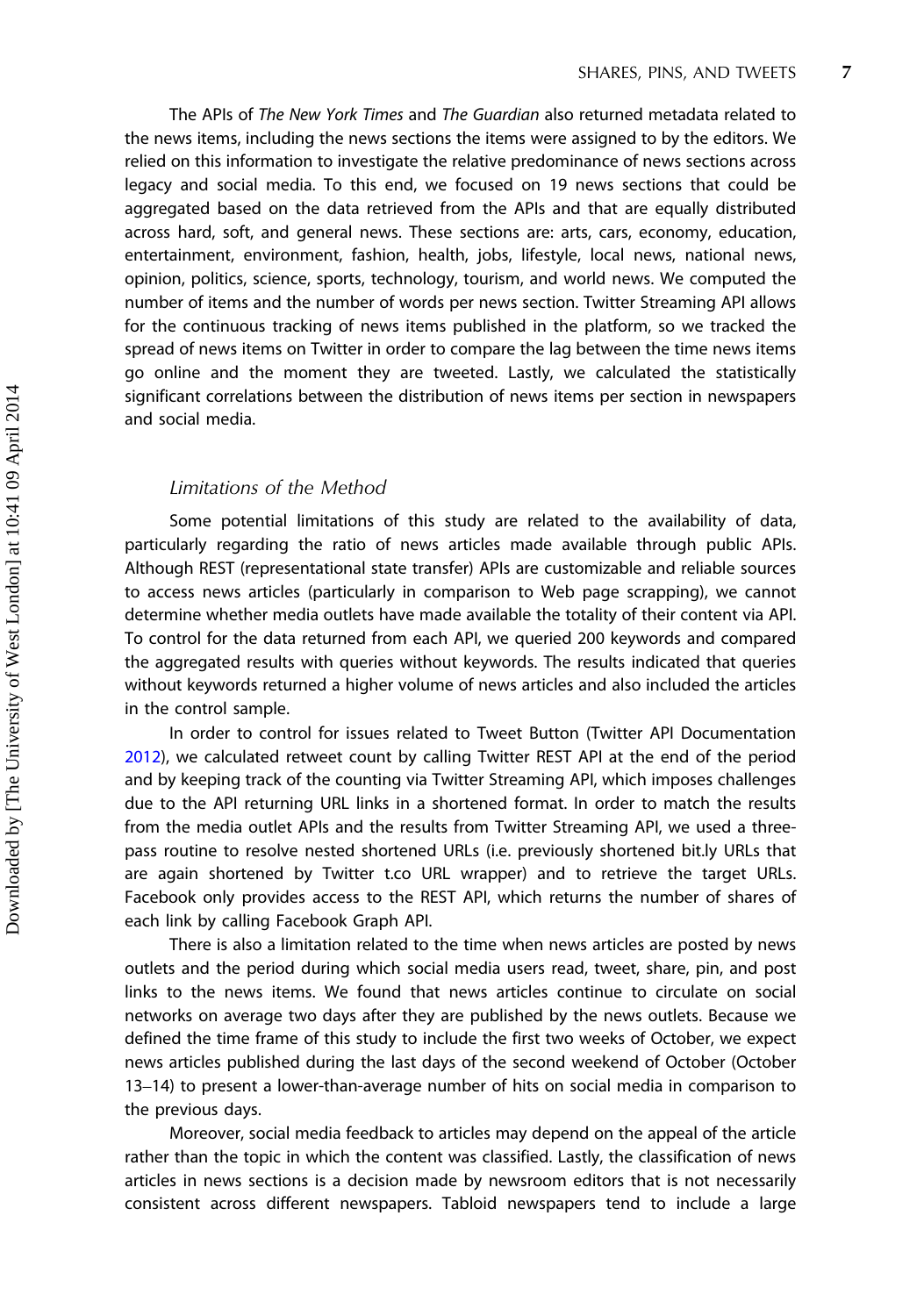<span id="page-8-0"></span>number of soft news items in the economy section, particularly items on consumer products and tourism, whereas such items generally appear in the lifestyle section of quality papers. Political news can also be arbitrarily assigned to world, national, or local news depending on editorial decisions that are particular to each newspaper. Although we cannot determine the consistency of the criteria used to assign items to news sections in the decision-making process of each newspaper, this can be partially controlled for by analyzing only quality papers instead of tabloid and popular papers, thus relying on a more uniform baseline of news editors' decisions.

## Data

The data were collected over a two-week period and amount to approximately 5000 news articles published by The Guardian and 11,000 by The New York Times. Consistent with the volume of news articles published by each outlet daily, The New York Times' API returned 83 percent and The Guardian's returned 106 percent of the expected number of news items. The first article published by The Guardian is dated October 1, at 00:09, and the last item is dated October 14, at 23:47. The New York Times released the first article at 00:00 on October 1 and the last at 23:52 on October 14. During the period of analysis we tracked the diffusion of each news article on the social networking sites Twitter, Facebook, Google+, Delicious, Pinterest, and StumbleUpon. This method allowed identification of the number of articles published in each news section of each paper and their relative impact on social media platforms without directly resorting to content analysis.

In the remaining sections of this paper we focus mostly on Facebook and Twitter because these are currently the largest social networking sites worldwide, with one billion and half a billion users, respectively (Whittaker [2012](#page-21-0); Shiels [2011](#page-21-0)), but we also analyze the results from four additional social networks (Pinterest, Google+, Delicious, and Stumble-Upon) to evaluate the impact on social media of items published by The New York Times and The Guardian. The upper part of Table 1 shows that over one-third of the news items published in the period by The New York Times showed up on the Twitter stream of public tweets through 167,189 retweets (39 retweets per news article on average). Even more links appeared on Facebook—40 percent as opposed to 36 percent on Twitter—with over

#### TABLE 1

Number of news articles per newspaper and absolute number of hits on social media platforms

|                              | <b>Twitter</b> |                 | Facebook    |                  |                  |                 |  |
|------------------------------|----------------|-----------------|-------------|------------------|------------------|-----------------|--|
|                              | Links          | <b>Retweets</b> | Links       | Likes            | <b>Shares</b>    | <b>Comments</b> |  |
| The New York<br><b>Times</b> | 4264           | 167,189         | 4750        | 634.633          | 2,115,513        | 418,532         |  |
| The Guardian                 | 5050           | 254,506         | 4501        | 245,890          | 856,149          | 186,452         |  |
|                              | Newspaper      |                 | Stumble∪pon | <b>Pinterest</b> | <b>Delicious</b> | Google+         |  |
|                              | <b>Items</b>   | Word<br>count   | <b>Hits</b> | <b>Hits</b>      | <b>Hits</b>      | <b>Hits</b>     |  |
| The New York<br><b>Times</b> | 11.607         | 5,641,129       | 150,466     | 3561             | 1216             | 5626            |  |
| The Guardian                 | 5222           | 3,567,860       | 398,401     | 4390             | 1738             | 11,532          |  |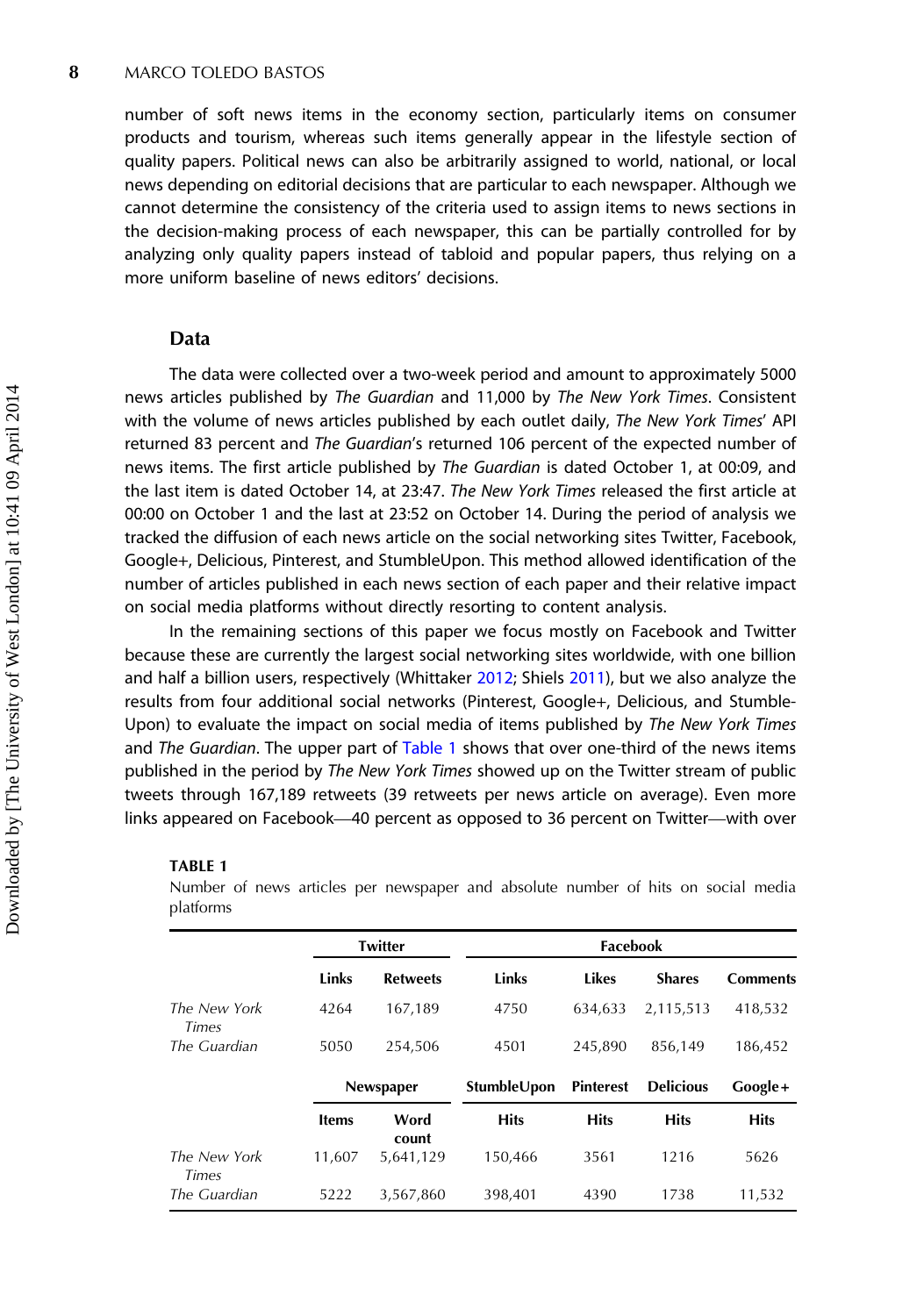

#### FIGURE 1

Geolocation of tweets with links to The Guardian and The New York Times (sample with 3 percent of total tweets)

two million users sharing items published by The New York Times on Facebook (445 shares per article on average).

The Guardian's presence on social media is also substantial. Most of the content published by The Guardian in the period (86 percent) appeared on the Facebook stream via 856,149 shared links (190 shares per news article on average). The Guardian's presence on Twitter is yet more significant—96 percent as opposed to 86 percent on Facebook, with over a quarter of a million retweets (50 retweets per news article on average) during the first two weeks of October. The lower part of [Table 1](#page-8-0) shows that The Guardian has considerably more presence on the remaining social networking sites. Even though The Guardian published less than half the volume of articles published by The New York Times in the period, it harnessed twice as many hits on Google+, two-and-a-half as many hits on StumbleUpon, and considerably more hits on Pinterest and Delicious (23 and 43 percent, respectively).

There is also substantial crossover in the location of social media users that tweeted articles to the two papers, as indicated by the sample of tweets with links to The New York Times and The Guardian that included geolocation (Figure 1). The APIs of The New York Times and The Guardian return rich information about each news article, including the news sections, word count, author, date of publishing, and URL. We examined the data to identify news articles supplied without information about the news section and/or word count, and for these articles we proceed as follows: word count was calculated based on the full text of news items that lacked word count; news sections were assigned by exploiting the format of links created by the news outlets and taking advantage of the fact that links consistently display the news section in which they appear (e.g. world news, entertainment, sports).

## **Results**

The chronological distribution of articles by The New York Times and The Guardian is fairly symmetrical ([Figure 2](#page-10-0)), with the former releasing more content during the middle of the week and the latter pushing a proportionally higher volume of news articles on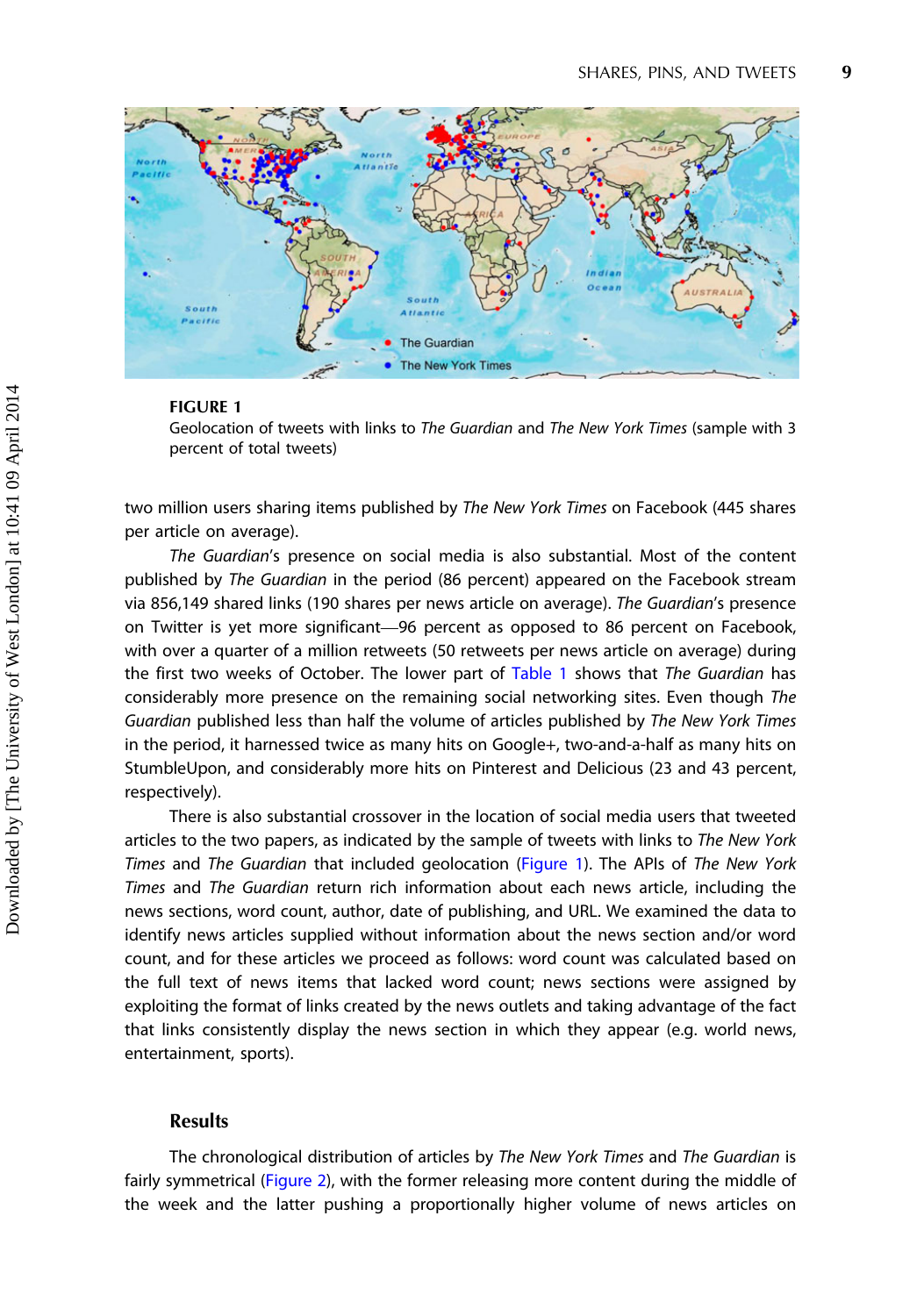<span id="page-10-0"></span>

FIGURE 2

Time series of articles published by The New York Times and The Guardian, October 1–14, 2012

Fridays. Figure 2 shows that news output plummets on weekends in the two news outlets, even though print circulation of The New York Times is higher on weekends than weekdays. The Guardian does not circulate on Sundays, when the sister paper The Observer takes over the newsroom. However, The Guardian's API returns news items from The Guardian and The Observer, so the results are not affected by The Guardian having no issues on Sundays. Figure 2 shows a time series of articles published by both outlets, including items from The Guardian's sibling paper The Observer.

We found that Twitter is the only social network to present a statistically significant correlation with the distribution of news items per news sections on The Guardian and The New York Times ( $r = 0.88$  and  $r = 0.68$ , respectively,  $p < 0.001$ ). This is indicative of Twitter as a preferred channel to stream a wide variety of news content and a good indication that Twitter users feed the network with a set of items as varied as those in news outlets. Table 2 shows the statistical correlations between the distribution of news articles per section on papers and on the social networking sites investigated in this study (only significant correlations are shown,  $p < 0.001$ ). Pinterest, Google+, and StumbleUpon reported high correlations but non-significant  $p$  values for both newspapers, and therefore are not included in the table. Facebook and Delicious presented statistically significant correlations only with the distribution of news items published by The Guardian.

We further explored how closely the distribution of news items on Twitter follows news outlets. News articles not only reproduced the diversity of topics covered by the papers [\(Figure 3b](#page-11-0); Table 2), they are also tweeted shortly after being published by the outlets. [Figure 3a](#page-11-0) shows a time-series of the interval between news outlets publishing

#### TABLE 2

Correlation between the volume of news items per section in newspapers and social networks  $(p < 0.001)$ 

|                       | Word<br>count |      |      | Tweets Retweets Comments Shares Likes Delicious |      |      |      |
|-----------------------|---------------|------|------|-------------------------------------------------|------|------|------|
| The Guardian          | 0.96          | 0.89 | 0.86 | 0.79                                            | 0.78 | 0.73 | 0.63 |
| The New York<br>Times | 0.97          | 0.68 | 0.65 |                                                 |      |      |      |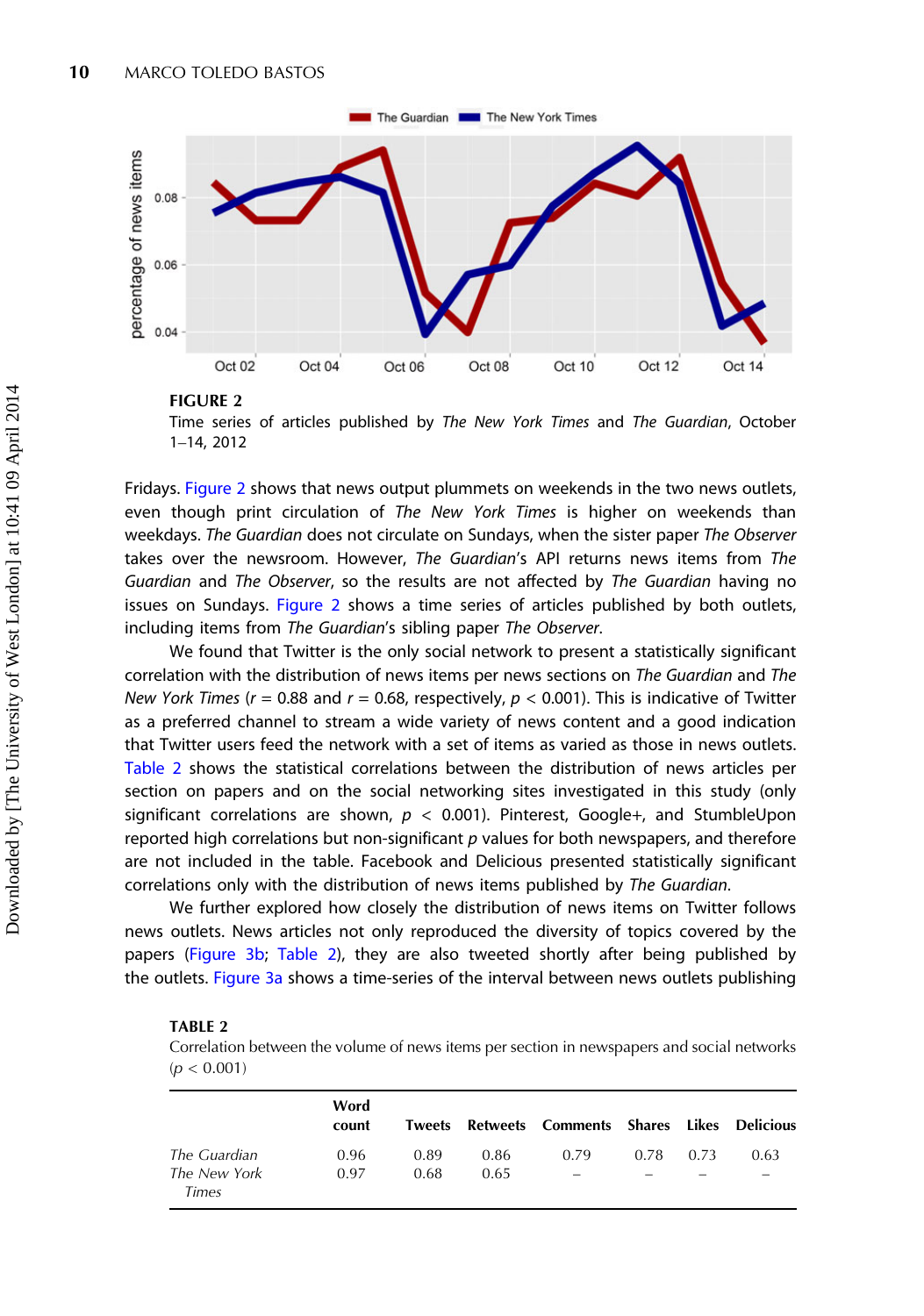<span id="page-11-0"></span>

Time-series of published and tweeted articles of The Guardian and The New York Times

the articles and users posting links to the news items on the Twitter public stream. The plots on the right side show a fitted linear regression between the distribution of news items per section on the papers and on Twitter. We understand these results to show a linear relationship between the editorial profile of online newspapers and Twitter, mostly due to the growing popularity of Twitter among journalists, with most journalists in the United Kingdom relying on Twitter to source or piece together information (Broadgate Mainland [2011\)](#page-19-0).

The comparison between Twitter and Facebook as news sources highlights Facebook's emphasis on items about arts, but mostly on opinion pieces, which account for nearly one-third of all The New York Times articles shared on Facebook. Twitter, on the other hand, presents a higher percentage of items about economy, technology, and national news. In fact, just under a quarter of all messages from the Twitter public stream with links to New York Times articles are dedicated to national news (as opposed to 9 percent on Facebook). [Figure 4](#page-12-0) shows the breakdown of the data organized by social networking sites and presents the relative number of news items per section. The bar chart should be read horizontally—bars of the same color sum up to 100 percent.

These figures show the contrast between the two major social media platforms as news sources. The differences are further accentuated when we take into account the original volume of news articles published in each newspapers' section. [Figure 5](#page-13-0) presents a comparison between Twitter and Facebook and also shows the relative numbers of articles published in each news section. The sections emphasized by the newspapers are considerably similar, with most articles on The New York Times and The Guardian covering world news (20 and 12 percent, respectively) and sports (16 and 15 percent). The newspapers also presented a proportionate distribution of items across niche sections like arts (6 and 7 percent), health and cars (1 and 0 percent, respectively, for both sections),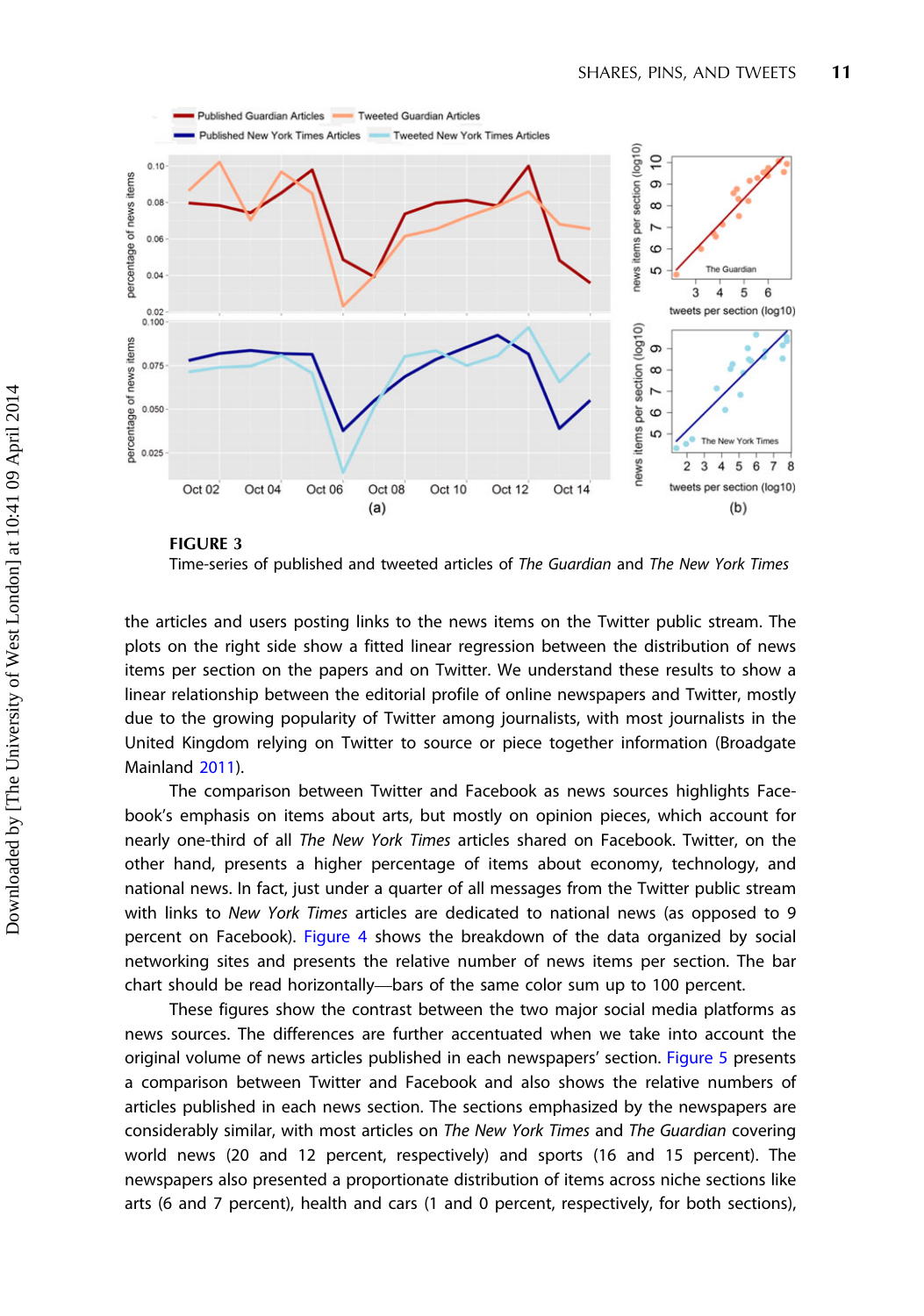<span id="page-12-0"></span>

## FIGURE 4

Comparison between Twitter and Facebook in terms of retweeted and shared items per news section

science (1 and 2 percent), tourism (0 and 1 percent), fashion (1 percent for both papers), technology (2 percent for both papers), and politics (5 percent for both papers).

But the differences in emphasis between the two outlets are also significant. While The New York Times hardly published items about entertainment (2 percent), the topic harnessed 17 percent of the total volume of articles published in the period by The Guardian. The New York Times emphasizes hard news topics, particularly in comparison to The Guardian, such as the economy (20 percent and 8 percent, respectively), local news (3 and 1 percent), national news (16 and 7 percent), and world news (20 and 12 percent). The Guardian, on the other hand, runs comparatively more opinion pieces (8 against 3 percent in The New York Times), education and jobs (2 against 0 percent, for both sections), entertainment (17 against 2 percent), lifestyle (4 against 2 percent), and environment (4 against 0 percent). Common to both newspapers is the large volume of articles about sports that fail to actively engage social media users.

The results show that social media users express a preference for a subset of content and information that is at odds with the decisions of newspaper editors regarding which topic to emphasize. Only a quarter of articles about sports published by The New York Times ever showed up on Twitter or Facebook; only about half of sport-related items published by The Guardian appeared on Twitter, and only one-third on Facebook. World news articles are published by the editors of The New York Times (20 percent) more often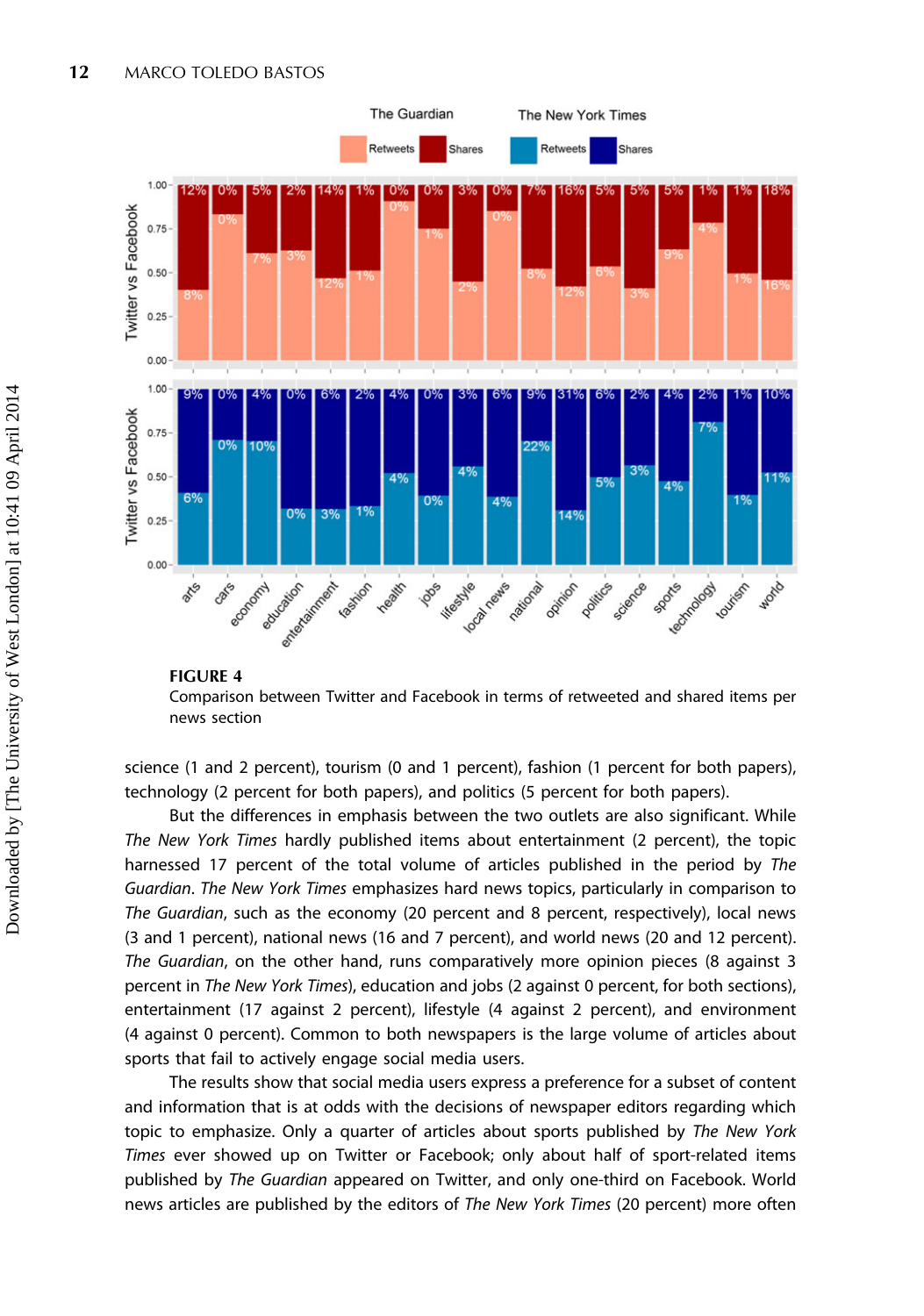<span id="page-13-0"></span>

#### FIGURE 5

Percentage of shares, retweets, and news articles per section (bars of the same color sum up to 100 percent)

than by users of Facebook (10 percent) or Twitter (10 percent), while the opposite can be observed for The Guardian. Only 12 percent of the content published by the British outlet is dedicated to world news, but these few links are responsible for 16 percent of the Twitter stream and 19 percent of the Facebook stream with links to The Guardian.

The results also show that social media users that read the publications tend to favor hard news over soft and general news in a proportionally higher ratio than do newspaper editors. [Figure 6](#page-14-0) presents a comparison between the distribution of news articles by soft, general, and hard news in the newspapers and on Twitter and Facebook. As observed previously, the emphasis placed by newspapers on sport-related items is in sharp contrast with the feedback from social media users. Although most news sections are uniformly and symmetrically distributed across newspapers and social networking sites, we found remarkable differences on the number of news items about arts, science, technology, and opinion pieces, which are on average more frequent on social networking sites than on newspapers. The Times also placed greater emphasis on items about the economy, particularly in comparison to social media, while The Guardian published significantly fewer articles in the economy section.

Lastly, we compared the distribution of news items per section in newspapers with the relative number of hits across the six social networking sites. We found that the distribution of articles per news section on social media depends to a certain extent on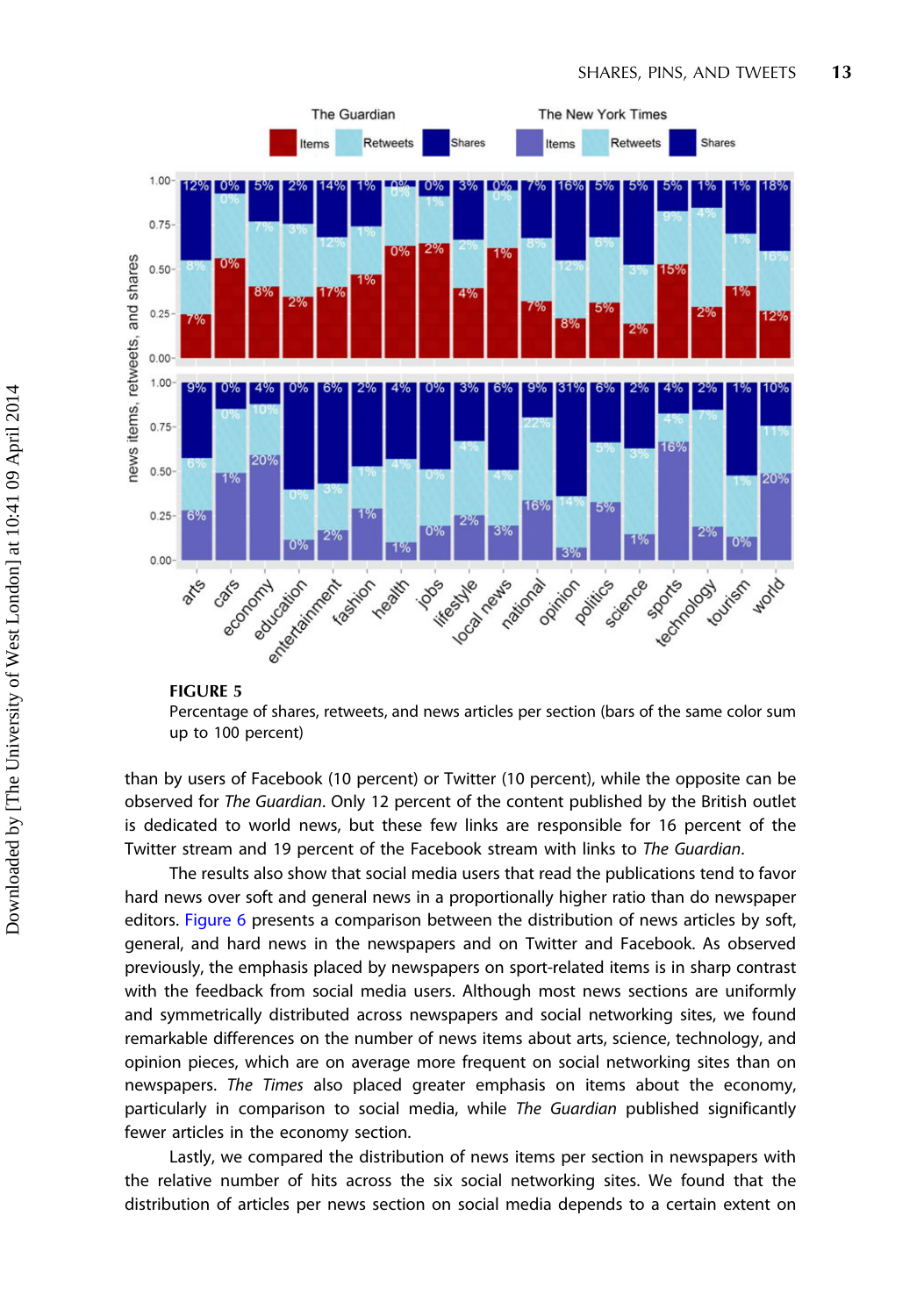<span id="page-14-0"></span>



Distribution of news articles by soft, general, and hard news on news outlets, Twitter, and Facebook

content decisions of news editors—i.e. The New York Time's skimpy coverage on environment-related topics is followed by a flatline performance of these articles on social networking sites (less than 1 percent of total hits). The Guardian's emphasis on environmental issues is also replicated on social media. Environment-related pieces reached comparable distribution shares across the six social networking sites, with a higher-than-average distribution on Twitter and Facebook and a lower-than-average distribution on Delicious, Pinterest, and StumbleUpon.

[Figure 7](#page-15-0) shows the percentage of items per news section for The New York Times and The Guardian compared to the percentage of hits per news section on social networking sites Twitter, Facebook, Google+, Delicious, Pinterest, and StumbleUpon. Pinterest is a networking site that works like a bulletin board for photos and is not usually associated with news. Pinterest, although primarily a visual medium, shows considerable traffic to news articles and generated on average half of Google+ hits (4390 against 11,532 for The Guardian and 3561 against 5626 for The New York Times). Pinterest's 4390 hits for Guardian articles resulted from a total of 5222 articles, which averages nearly one hit per article published by The Guardian. Although these results are relatively expected, they also show the importance of each social network to niche sections. Pinterest is mostly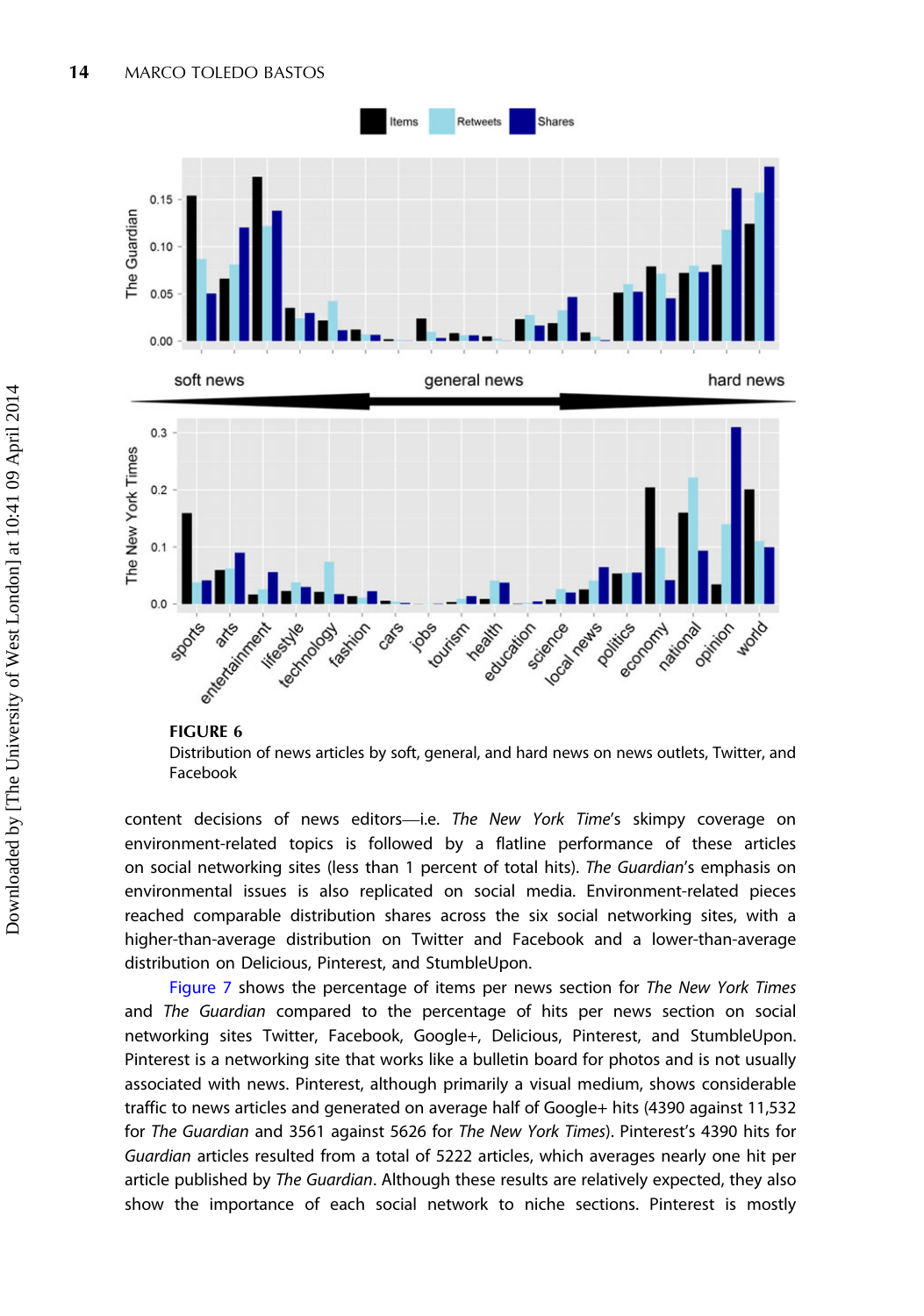<span id="page-15-0"></span>



Ratio of articles per news section on The New York Times and The Guardian compared to the ratio of hits per section on Twitter, Facebook, Google+, Delicious, Pinterest, and StumbleUpon (bars of the same color sum up to 100 percent)

dedicated to fashion, arts, entertainment, and lifestyle—sections that account for more than half of all articles that showed up on the Pinterest stream (and in sharp contrast with the relatively low emphasis placed on these topics by news outlets and the remaining social networks).

StumbleUpon, a recommendation engine similar to Digg, shows a much higherthan-average volume of news items about tourism, science, entertainment, and arts. Delicious, a social bookmarking tool that allows users to access their favorite websites from any computer, presents a higher-than-average percentage of items about technology, tourism, and the economy. But the economy, by all means, remains a domain of news outlets, with nearly all social media platforms streaming fewer articles on the economy in comparison to the press coverage. Google+ shows a prevalence of articles about local and word news, technology, science, and opinion pieces. Facebook presents a much higher-than-average volume of items dedicated to arts, environment, opinion pieces, and perhaps surprisingly, world news. After Pinterest, Facebook is also a prime venue for content about fashion and entertainment.

Figure 7 also shows that Twitter is a platform more centered on hard news stories. The social networking service based on 140-character messages streams on average more content about national and world news, politics, environment, education, and the economy, often streaming a volume of hard news stories not only higher than the other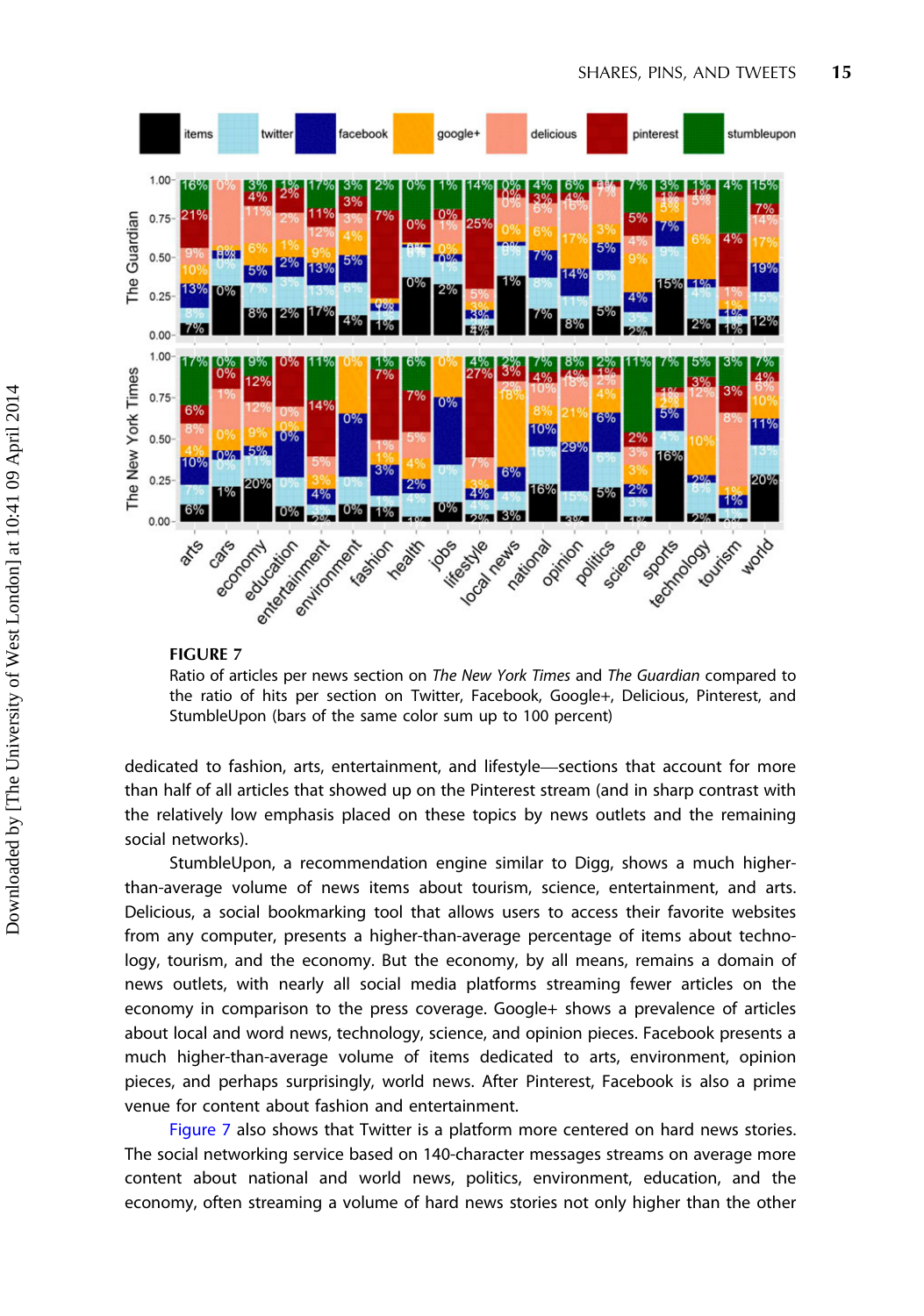social networking sites investigated in this study, but also higher than the average distribution found in the news outlet that provides the content. In comparison to the daily editions of The New York Times and The Guardian, the Twitter stream emphasizes arts, education, environment, opinion pieces, politics, science, and technology.

## **Discussion**

We have presented a number of comparisons between the topics emphasized by media outlets and by social media users, but we also analyzed the differences between the two newspapers. In comparison to The Guardian, The New York Times emphasizes the economy, and local, national, and world news, while The Guardian provides more opinion pieces and articles about education, entertainment, lifestyle, and the environment. Common to both newspapers is the large volume of articles published about sports that fail to actively engage the social media audience. We found that the economy is a domain of news outlets, with nearly all social media platforms streaming fewer articles on the economy in comparison to the press coverage.

Although we confirmed that the distribution of news articles on social media platforms depends to a certain extent on the decisions of news managers (including news editors, assignment editors, and section editors), we also found the proportion of news articles per section posted on social networking sites to be at odds with the allocated space for news articles in the online version of the newspaper. This is in contrast to similar studies that have compared print and online newspapers and found that the preferences of print media are transferred to the online version of the newspaper (Neuberger et al. [1998\)](#page-21-0). Therefore, we expect the results of this study to provide compelling evidence of the differences between readership in social and legacy media.

We found that The Guardian harnessed more hits on social networks than The New York Times proportional to the volume of articles published in the period. It is our understanding that these figures result from The Guardian's strategy of providing online news free of charge, while The New York Times has introduced online paywall systems in the period covered in this study. We also found that unlike the other social networks investigated in this study, Twitter presents significant correlations with the distribution of items per new section on The Guardian and The New York Times ( $r = 0.88$  and  $r = 0.68$ , respectively,  $p < 0.001$ ). This is indicative of Twitter as a primary channel to stream a wide variety of news content, and a good indication that Twitter reproduces the diversity of topics covered by newspapers. The comparison between Twitter and Facebook as news sources shows that Facebook emphasizes arts and opinion pieces, while Twitter presents more content dedicated to the economy, technology, and national news.

Common to the social networks investigated in this study is the prevalence of items about arts, technology, and opinion pieces. Niche social networks like StumbleUpon and Delicious presented a greater volume of articles about science and technology, while Pinterest is mostly dedicated to fashion, arts, entertainment, and lifestyle. After Pinterest, Facebook is also a prime venue for content about fashion and entertainment. Twitter is the social networking site with the higher ratio of information centered on hard news stories. In comparative proportions, the social networking service based on 140-character messages streams more items about national and world news, politics, environment, education, and the economy than any of the other social networks studied in this paper,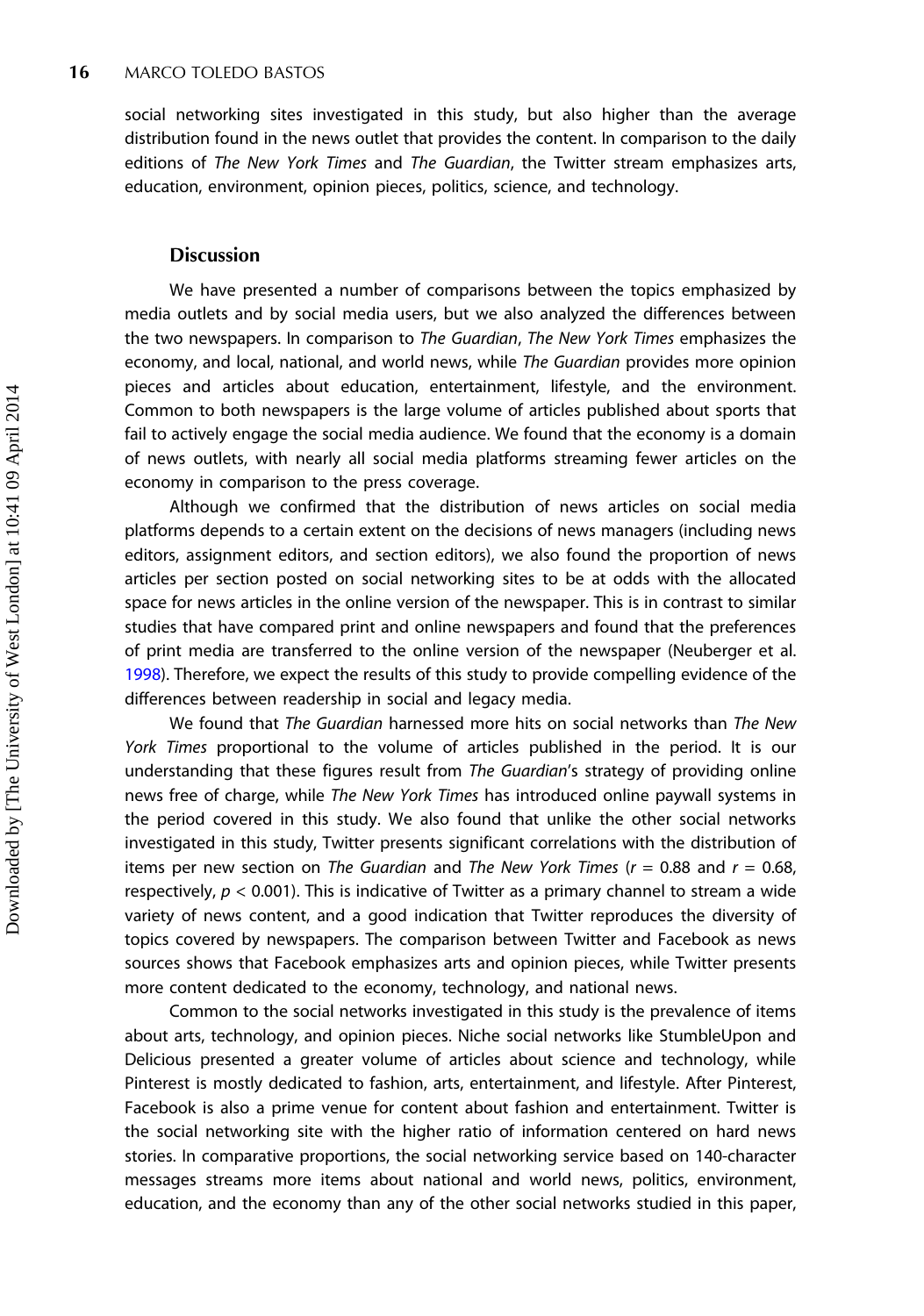often streaming a higher volume of hard news stories than the average distribution found in the content provider.

The transition from the print press to online news websites represented a qualitative leap that changed readership due to decisions relating to the platform design, section assignment, and website layout. These technical modifications exert a major influence on reading habits and change the way news is consumed. The transition from online to social networking news alters the reading experience not only because of changes in visual design, illustrations, typography, and positioning, but also due to the technical possibilities granted to audiences that can access, share, and recommend the content to large communities of users. In fact, the impact of social networking sites to the news industry is likely to be of greater importance than that measured in this study.

Moreover, the differences between what newspaper editors have deemed to be of public interest and what is of interest to users of social networking sites needs to be considered within the wider debate on press and the public sphere and the validity of liberal journalism's claims to freedom and objectivity (Singer [2007](#page-21-0); Christians et al. [2009\)](#page-19-0). As readership agency begins to deliver critical feedback to news items and interfere in the agenda of legacy media, newsrooms will have to strike a balance between news that editors understand to be important and news that answers the wishes of their increasingly interactive and demanding readers. The challenge facing news organizations is to integrate the ecosystem of networked journalism with a diverse and engaging set of news articles. This should prove challenging in view of the significant level of fragmentation around topics, with most social networks solely focusing on two or three topics.

The debate around the effects of fragmentation and personalization due to digital media are long-running and can inform some of the issues raised by the results of our analysis. The first description of a news ecosystem dominated by customized and personalized media was presented by Negroponte ([1995\)](#page-21-0), who coined the term "The Daily Me" to refer to a daily newspaper tailored to individual's interests and tastes. During the 1990s and early 2000s, the concept became an object of intense debate, with critics arguing that daily newspapers customized to the tastes of a person would result in greater positive feedback and reduce information choices due to the permanent reinforcement of individual's interests (Johnson [2001](#page-20-0)). The term was later associated with the customization of news feeds and links between a community of like-minded bloggers. The debate focused again on the effects of positive feedback resulting from the exposure to content that users were inclined to agree with (Pariser [2011;](#page-21-0) Sunstein [2009](#page-21-0)).

Despite the contentious nature of the debate on the effects of positive feedback on digital media, the findings reported in this paper indicate that the audience of social networking sites engaging with the content published by The New York Times and The Guardian is slightly in favor of hard news over soft news, particularly opinion pieces, when compared to the news editors' choices. It is our understanding that this difference may be due to the particular demographics of print and social media. While both social media and tabloid readerships are on average younger, tabloid readers are on average less educated (Andersen [2003\)](#page-19-0) in comparison to the audience of social networking sites, which is also more likely to be urban and politically engaged (Pew Research Center [2012b\)](#page-21-0). Twitter and Facebook are especially appealing to urban adults aged 18–29, particularly Twitter, which appeals to urban dwellers more than both suburban and rural residents. Pinterest is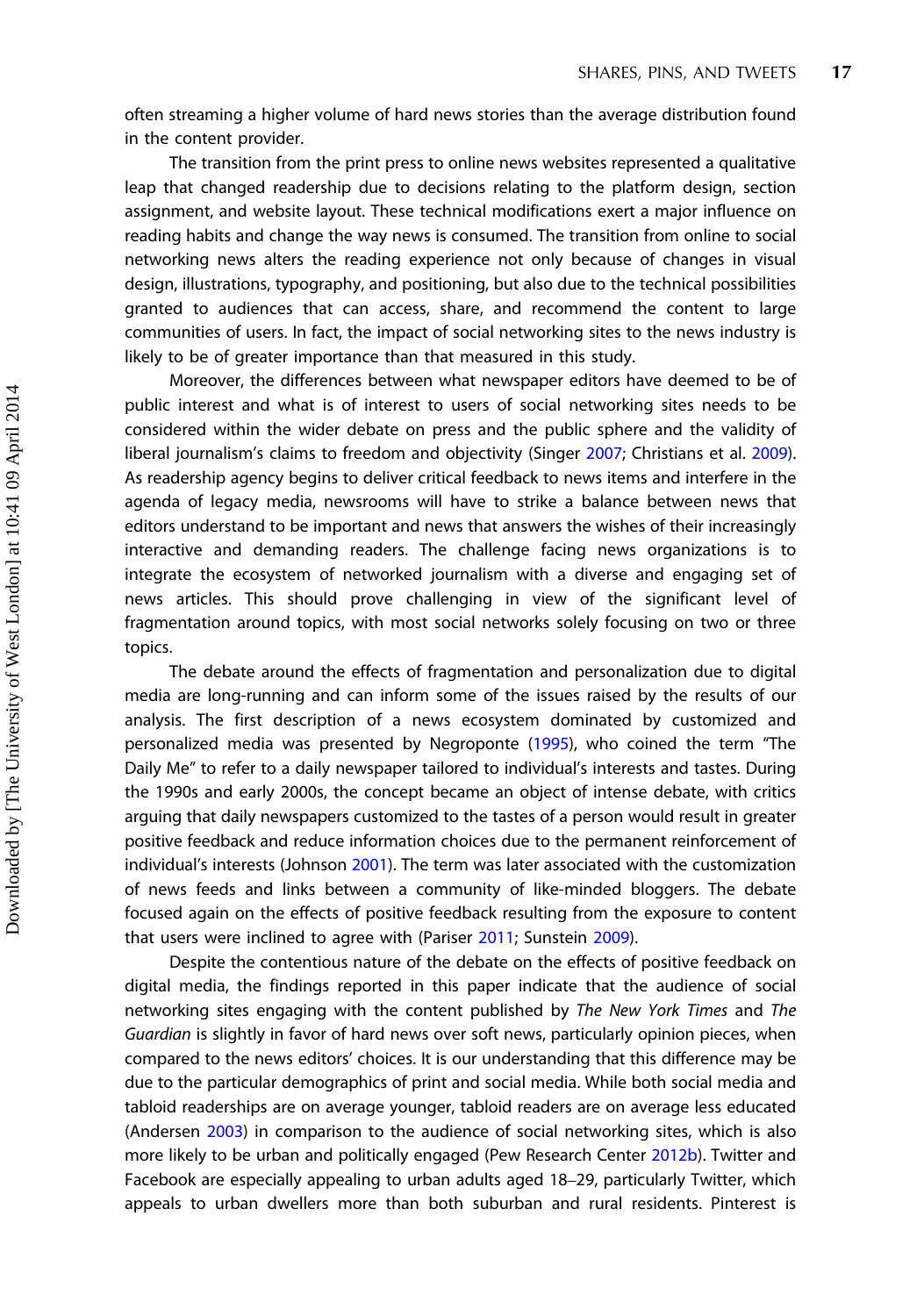particularly attractive to women, but also to white, young, well-educated, and wealthier people (Pew Research Center [2013\)](#page-21-0).

The largely young audience of social media might also explain why news items covering the economy are less suited to the user base of the social networking sites investigated in this study. Rather than picturing an utter disconnection between editors and readers, the differences between readership in social and legacy media are likely to reflect the younger demographics of social media users. As the social media audience ages or the user base expands and incorporates older populations, we should expect sports-loving readers and users passionate about economics to engage with social media and challenge the current distribution of shared, pinned, and tweeted news items on social networking sites. In short, we expect the demographics of social media readership to offer a possible explanation for the large volume of articles about sports and the economy published by The Guardian and The New York Times that fail to engage social media users.

On the other hand, previous research had already reported that online readership spends less time reading the sports section of a newspaper (D'Haenens, Jankowski, and Heuvelman [2004\)](#page-19-0). If this trend is not reversed, and considering social media audiences also emphasize editorials and comment pieces, we can expect a shift in the paradigm of newsworthiness toward hard news and away from the context of print media and the editorial emphasis on infotainment news. As social networks become more widely used, further research should continue to investigate whether the networked architecture of journalism is moving toward a context of editorial emphasis on comment pieces and hard news. In this hypothetical scenario, the paradigm of newsworthiness would change again and close the loop on the relationship between newsworthiness and hard news, which was originally described as having a higher level of newsworthiness (Lehman-Wilzig and Seletzky [2010](#page-21-0)).

In conclusion, this paper has studied the relationship between two nationwide newspapers and social media, but further research should examine whether the differences are consistent across a larger set of newspapers in different linguistic and cultural settings. We have shown that social media users behave differently to the traditional readership of online newspapers, and that social networks not usually associated with news (i.e. Pinterest and StumbleUpon) play an important role in distributing information about niche topics to communities of interest. Social networks that are primarily a visual medium (i.e. Pinterest and YouTube) can specialize in providing visual and audio information in a similar fashion to broadcast television and radio. This specialization can result in greater fragmentation and boost new types of attention paid to content, further stratifying readership according to interests of like-minded groups. Whichever scenario prevails, it seems likely that social networks will play a fundamental role in shaping the networked architecture of journalism.

## FUNDING

This research was supported by the São Paulo Research Foundation [grants 10/06243-4 and 11/22495-6] and completed while the author was a visiting research fellow at the Department of Media and Communications of the London School of Economics and Political Science. The author is thankful to Charlie Beckett for his insightful observations and suggestions.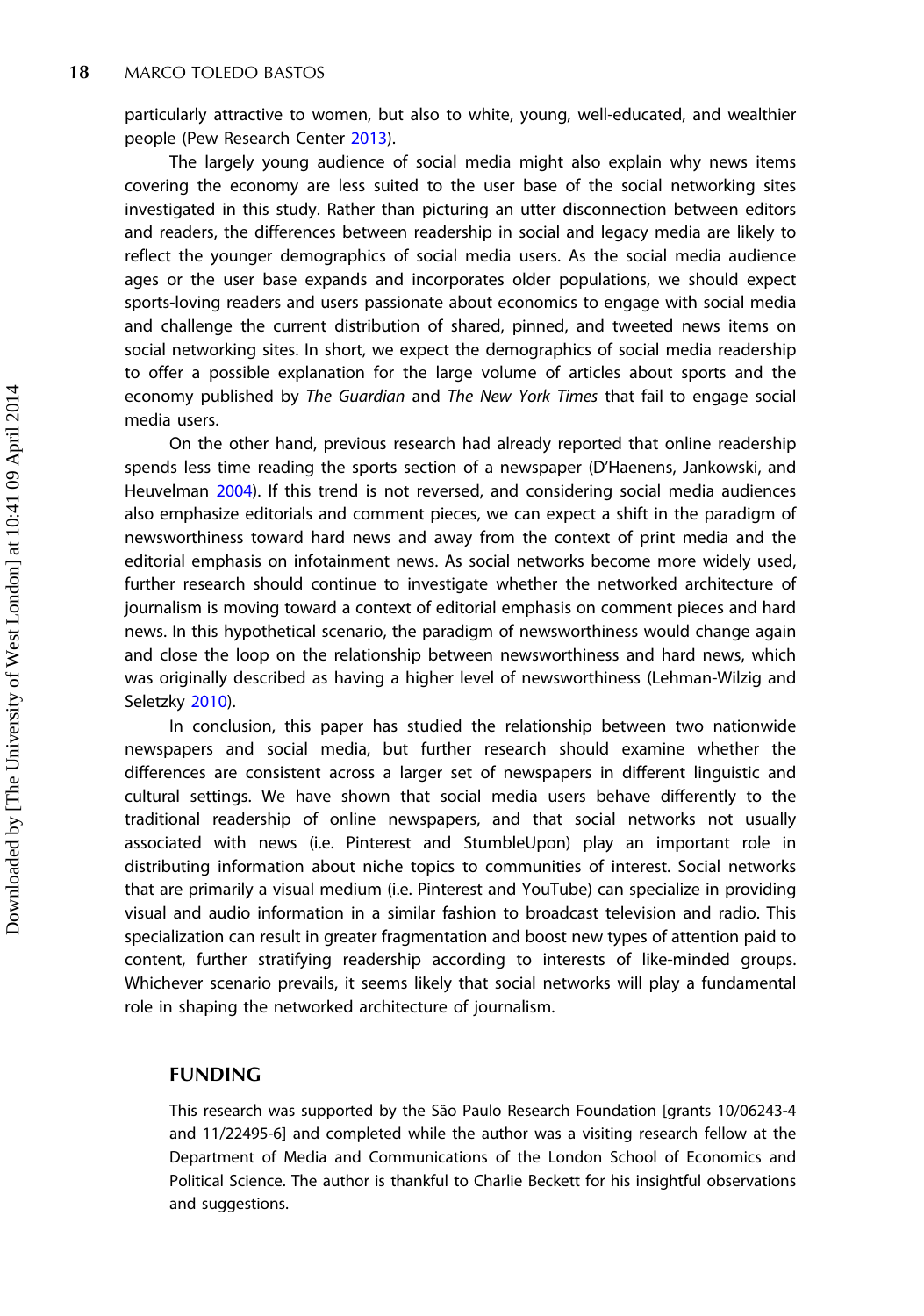## SUPPLEMENTAL DATA

<span id="page-19-0"></span>The data analyzed in this paper is available as a single XLSX file. Data in CSV format is also available for The New York Times and The Guardian. [\[http://dx.doi.org/10.1080/](http://dx.doi.org/10.1080/1461670X.2014.891857) [1461670X.2014.891857](http://dx.doi.org/10.1080/1461670X.2014.891857)]

## **REFERENCES**

- Aitamurto, Tanja, and Seth C. Lewis. 2013. "Open Innovation in Digital Journalism: Examining the Impact of Open APIs at Four News Organizations." New Media & Society 15 (2): 314– 331. doi[:10.1177/1461444812450682.](http://dx.doi.org/10.1177/1461444812450682)
- Althaus, Scott L., and David Tewksbury. 2002. "Agenda Setting and the 'New' News Patterns of Issue Importance among Readers of the Paper and Online Versions of the New York Times." Communication Research 29 (2): 180–207. doi:[10.1177/0093650202029002004.](http://dx.doi.org/10.1177/0093650202029002004)
- Andersen, Robert. 2003. "Do Newspapers Enlighten Preferences? Personal Ideology, Party Choice and the Electoral Cycle: The United Kingdom, 1992–1997." Canadian Journal of Political Science/Revue canadienne de science politique 36 (03): 601–619. doi[:10.1017/](http://dx.doi.org/10.1017/S0008423903778780) [S0008423903778780.](http://dx.doi.org/10.1017/S0008423903778780)
- Atanassoff, Dagmar, and Silke Oehlmann. 1997. "Zur Entwicklung Der Reichweiten Der Tageszeitungen." Bundesverband Deutscher Zeitungsverleger e. V.(Ed.), Zeitungen '97.
- Bantimaroudis, Philemon, and Hyun Ban. 2001. Covering the Crisis in Somalia: Framing Choices by the New York Times. Edited by Stephen D. Reese, Oscar H. Gandy and August E. Grant. London: Taylor & Francis.
- Bastos, Marco Toledo, and Cornelius Puschmann. 2013. GuardianR: Guardian Api Wrapper. London: CRAN. [http://cran.r-project.org/web/packages/GuardianR/.](http://cran.r-project.org/web/packages/GuardianR/)
- Bastos, Marco Toledo, Rodrigo Travitzki, and Cornelius Puschmann. 2012. "What Sticks with Whom? Twitter Follower-Followee Networks and News Classification." Paper presented at the The Potential of Social Media Tools and Data for Journalists in the News Media Industry - Sixth International AAAI Conference on Weblogs and Social Media, Dublin, Ireland.
- Broadgate Mainland. 2011. "Digital Trends Survey. Broadgate Mainland Annual Survey. London: Broadgate Mainland. [http://www.broadgatemainland.com/bm-news/financial](http://www.broadgatemainland.com/bm-news/financial-journalists-outline-new-pr-rules-of-engagement)[journalists-outline-new-pr-rules-of-engagement.](http://www.broadgatemainland.com/bm-news/financial-journalists-outline-new-pr-rules-of-engagement)"
- Caruso, Andi. 2012. "Introducing Wikistats What's Trending on Wikipedia Right Now." DataSift Blog: DataSift.
- Christians, Clifford G., Theodore L. Glasser, Dennis McQuail, Kaarle Nordenstreng, and Robert A. White. 2009. Normative Theories of the Media: Journalism in Democratic Societies. Urbana: University of Illinois Press.
- comScore. 2013a. "2013 UK Digital Future in Focus." In Future in Focus, edited by Berit Block and Cathy McCarthy, 75. London: comScore.
- comScore. 2013b. "2013 US Digital Future in Focus." In Future in Focus, edited by Andrew Lipsman, Carmela Aquino, and Stephanie Flosi, 48. Chicago: comScore.
- Cowan, Matt. 2010. "Twitter Co-Founder Hopes to Create News Network." Reuters, November 22.
- Dans, Enrique. 2000. "Internet Newspapers: Are Some More Equal Than Others?" International Journal on Media Management 2 (1): 4–13. doi:[10.1080/14241270009389916.](http://dx.doi.org/10.1080/14241270009389916)
- D'Haenens, Leen, Nicholas Jankowski, and Ard Heuvelman. 2004. "News in Online and Print Newspapers: Differences in Reader Consumption and Recall." New Media & Society 6 (3): 363–382. doi:[10.1177/1461444804042520.](http://dx.doi.org/10.1177/1461444804042520)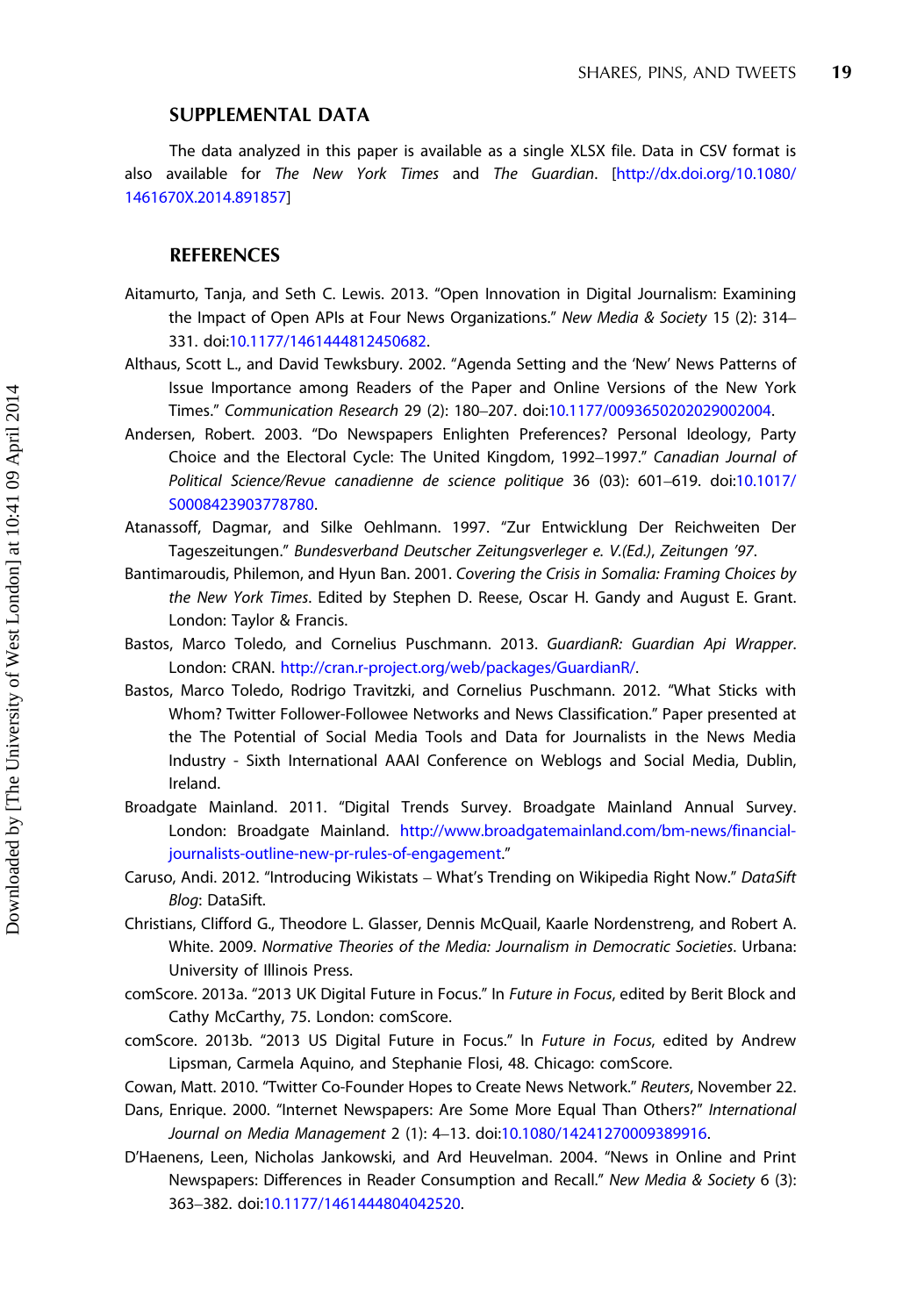- <span id="page-20-0"></span>Dow, P. Alex, Lada A. Adamic, and Adrien Friggeri. 2013. "The Anatomy of Large Facebook Cascades." Paper presented at the 7th International AAAI Conference on Weblogs and Social Media (ICWSM13), Boston, July 8–11.
- Dutton, William, and Grant Blank. 2011. Next Generation Users: The Internet in Britain. Oxford: Oxford Internet Institute.
- Franklin, Bob. 1997. Newszak and News Media. London: Arnold.
- Franklin, Bob. 2008. "The Future of Newspapers." Journalism Practice 2 (3): 306–317. doi[:10.1080/](http://dx.doi.org/10.1080/17512780802280984) [17512780802280984.](http://dx.doi.org/10.1080/17512780802280984)
- Galtung, Johan, and Mari Holmboe Ruge. 1965. "The Structure of Foreign News: The Presentation of the Congo, Cuba and Cyprus Crises in Four Norwegian Newspapers." Journal of Peace Research 2 (1): 64–90. doi[:10.1177/002234336500200104.](http://dx.doi.org/10.1177/002234336500200104)
- Gasher, Mike, and Sandra Gabriele. 2004. "Increasing Circulation? A Comparative News-Flow Study of the Montreal Gazette's Hard-Copy and on-Line Editions." Journalism Studies 5 (3): 311–323. doi:[10.1080/1461670042000246070.](http://dx.doi.org/10.1080/1461670042000246070)
- George, Lisa M. 2008. "The Internet and the Market for Daily Newspapers." Journal of Economic Analysis & Policy 8 (1): 33. doi: [10.2202/1935-1682.1944.](http://dx.doi.org/10.2202/1935-1682.1944)
- Greer, Jennifer, and Donica Mensing. 2006. "The Evolution of Online Newspapers: A Longitudinal Content Analysis, 1997–2003." In Internet Newspapers: The Making of a Mainstream Medium, edited by X. Li, 13–32. London: Routledge.
- Groth, Otto. 1928. Die Zeitung; Ein System Der Zeitungskunde (Journalistik) [The Newspaper: A System for the Newspaper Science]. Mannheim: J. Bensheimer.
- Harcup, Tony, and Deirdre O'Neill. 2001. "What Is News? Galtung and Ruge Revisited." Journalism Studies 2 (2): 276–280. doi[:10.1080/14616700118449.](http://dx.doi.org/10.1080/14616700118449)
- Hart, Jim A. 1966. "Foreign News in U. S. And English Daily Newspapers: A Comparison." Journalism & Mass Communication Quarterly 43 (3): 443–448. doi[:10.1177/107769906604300304.](http://dx.doi.org/10.1177/107769906604300304)
- Hopple, Gerald W. 1982. "International News Coverage in Two Elite Newspapers." Journal of Communication 32 (1): 61–74. doi:[10.1111/j.1460-2466.1982.tb00478.x.](http://dx.doi.org/10.1111/j.1460-2466.1982.tb00478.x)
- Hume, Andy. 2013. "Breaking News and Breaking Software." SyncConf.
- Johnson, Steven. 2001. Emergence: The Connected Lives of Ants, Brains, Cities, and Software. Nova York: Scribner.
- Johnson, Thomas J., and Barbara K. Kayer. 2004. "Wag the Blog: How Reliance on Traditional Media and the Internet Influence Credibility Perceptions of Weblogs among Blog Users." Journalism and Mass Communication Quarterly 81 (3): 622–642. doi:[10.1177/](http://dx.doi.org/10.1177/107769900408100310) [107769900408100310.](http://dx.doi.org/10.1177/107769900408100310)
- Kamerer, David, and Bonnie Bressers. 1998. "Online Newspapers: A Trend Study of News Content and Technical Features." Paper presented at the 81th annual meeting of the Association for Education in Journalism and Mass Communication, Baltimore, MD.
- Klein, Malcolm W., and Nathan Maccoby. 1954. "Newspaper Objectivity in the 1952 Campaign." Journalism Quarterly 31 (3): 285–296.
- Koszyk, Kurt, and Jürgen Prause. 1987. "Regionalzeitungen Aus Dem Ruhrgebiet Im Bundestagswahlkampf 1986/87. Eine Themen-Und Tendenzanalyse." Wahlen und Wähler. Analysen aus Anlaß der Bundestagswahl: 619–646.
- Lasorsa, Dominic L., Seth C. Lewis, and Avery E. Holton. 2011. "Normalizing Twitter: Journalism Practice in an Emerging Communication Space." Journalism Studies 13 (1): 19–36. doi:[10.1080/1461670X.2011.571825.](http://dx.doi.org/10.1080/1461670X.2011.571825)